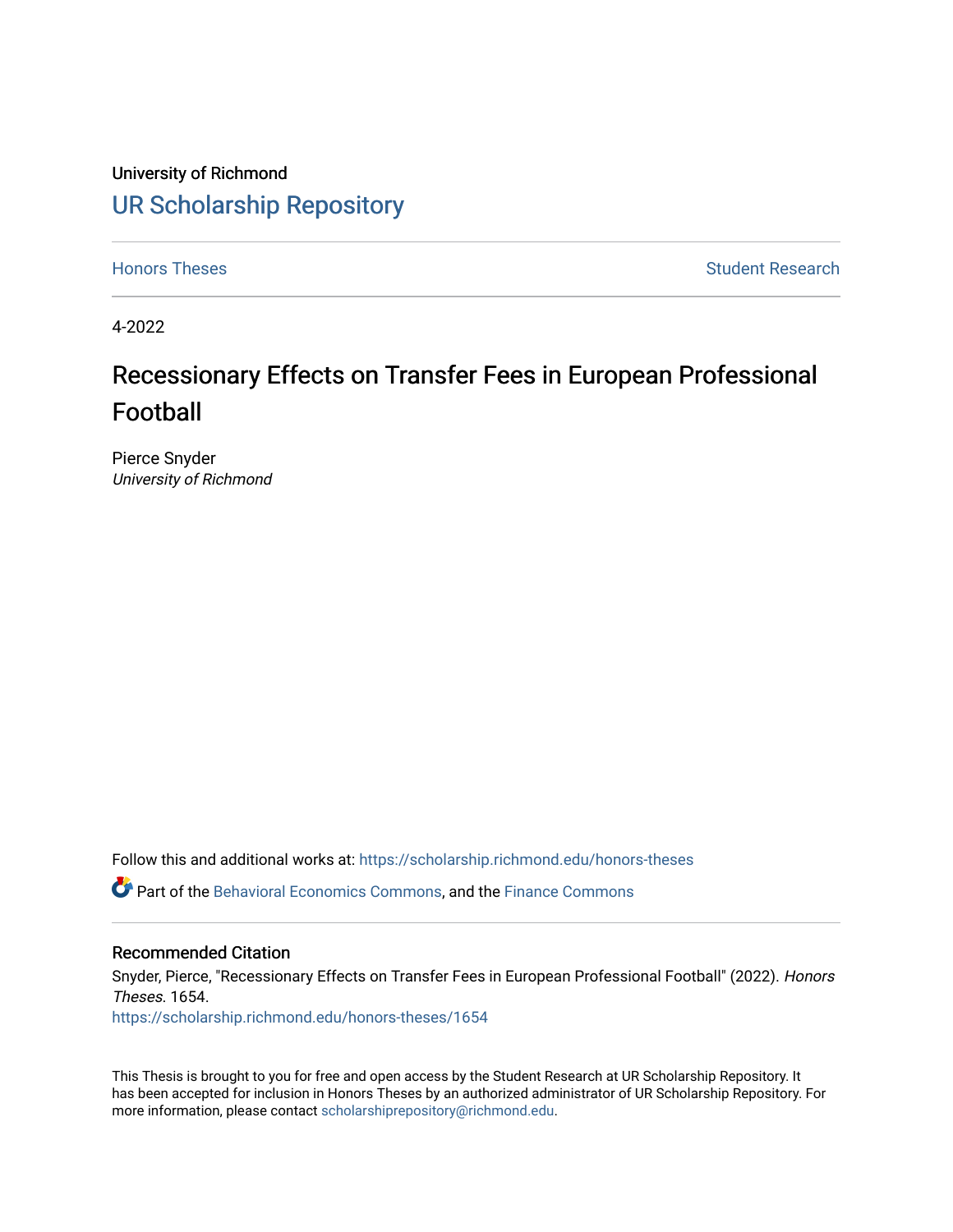Recessionary Effects on Transfer Fees in European Professional Football

Pierce Snyder

Honors Thesis

Department of Economics University of Richmond Richmond, VA

April 2022

Advisor: Dr. Jim Monks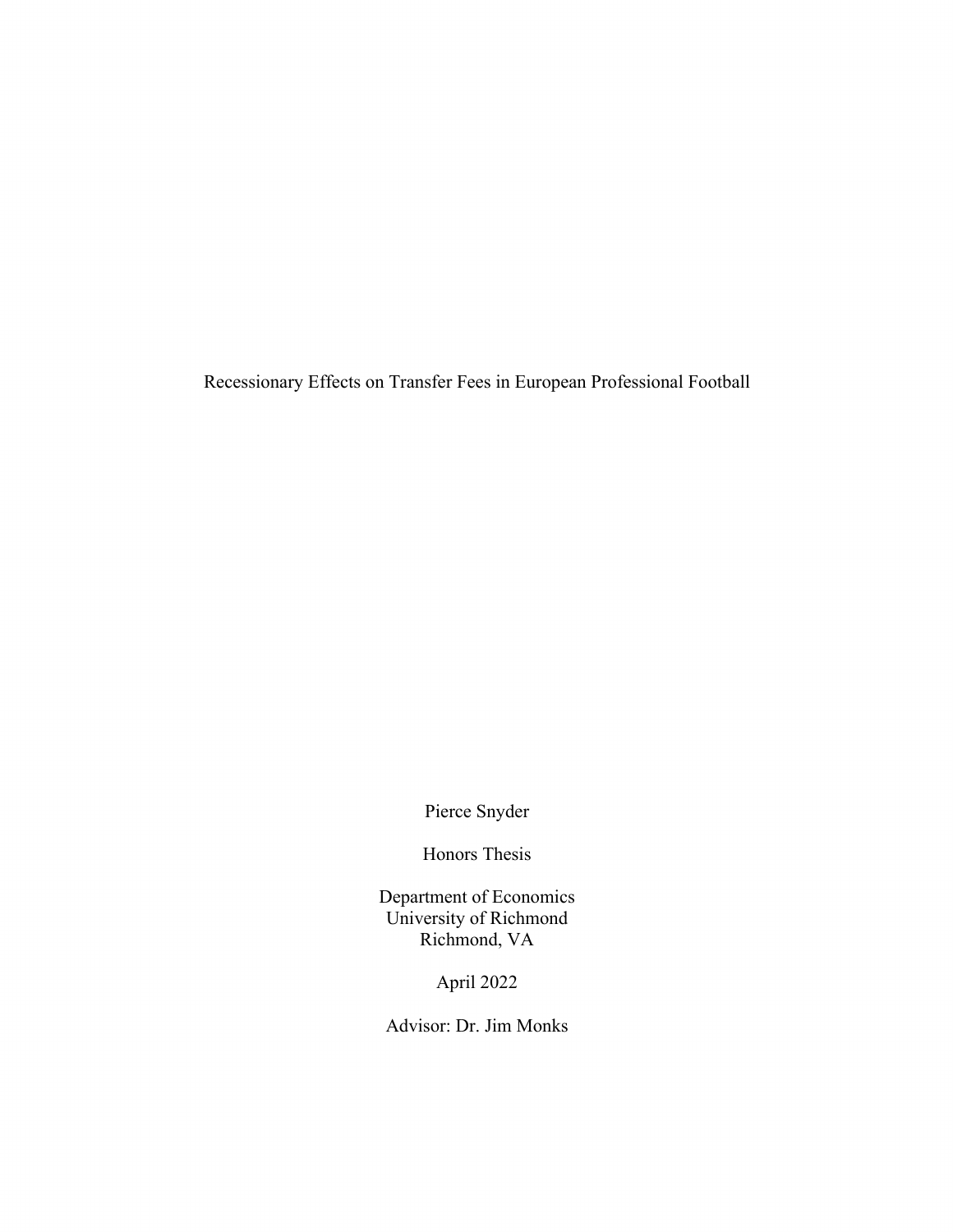# **1. Introduction**

 Association football, most commonly referred to internationally as football, is the world's most popular sport with billions of fans. Professional football leagues operate in countries all over the globe. While other continents have prominent and successful teams, Europe is the sport's summit for the club level of competition. Europe boasts the best five leagues in the world, commonly referred to as "the big five": the Bundesliga (Germany), La Liga (Spain), Ligue 1 (France), Premier League (England), and Serie A (Italy). In the 2016-2017 season, these five leagues accounted for 12.6 billion pounds—57.5 percent—of European football's revenues of about 21.9 billion pounds across all leagues in the 54 UEFA associations (Reuters, 2018). As evidenced by their majority share of European football revenue, the big five leagues include many of the highest spending football clubs.

 European football clubs almost exclusively obtain new talent from the transfer market (Depken II and Globan, 2020), contrary to American sports where teams typically demonstrate their financial might in the free agency market or acquire new players via new player drafts or direct player(s)-for-player(s) trades with other teams. Direct trades are a rare occurrence in professional football. Instead, teams pay other clubs around the world a transfer fee to sign a contracted player for themselves. For example, Arsenal, an English Premier League club, signed forward Pierre-Emerick Aubameyang from German club Borussia Dortmund in January 2018 for £57,380,000 (Transfermarkt).

 Like most industries, the COVID-19 pandemic and the recession it induced in the spring of 2020 dramatically impacted European professional football. Across Europe, footballing activities came to a standstill. While four of the big five leagues resumed play without fans, beginning with the Bundesliga in May 2020, France's Ligue 1 cancelled the remainder of the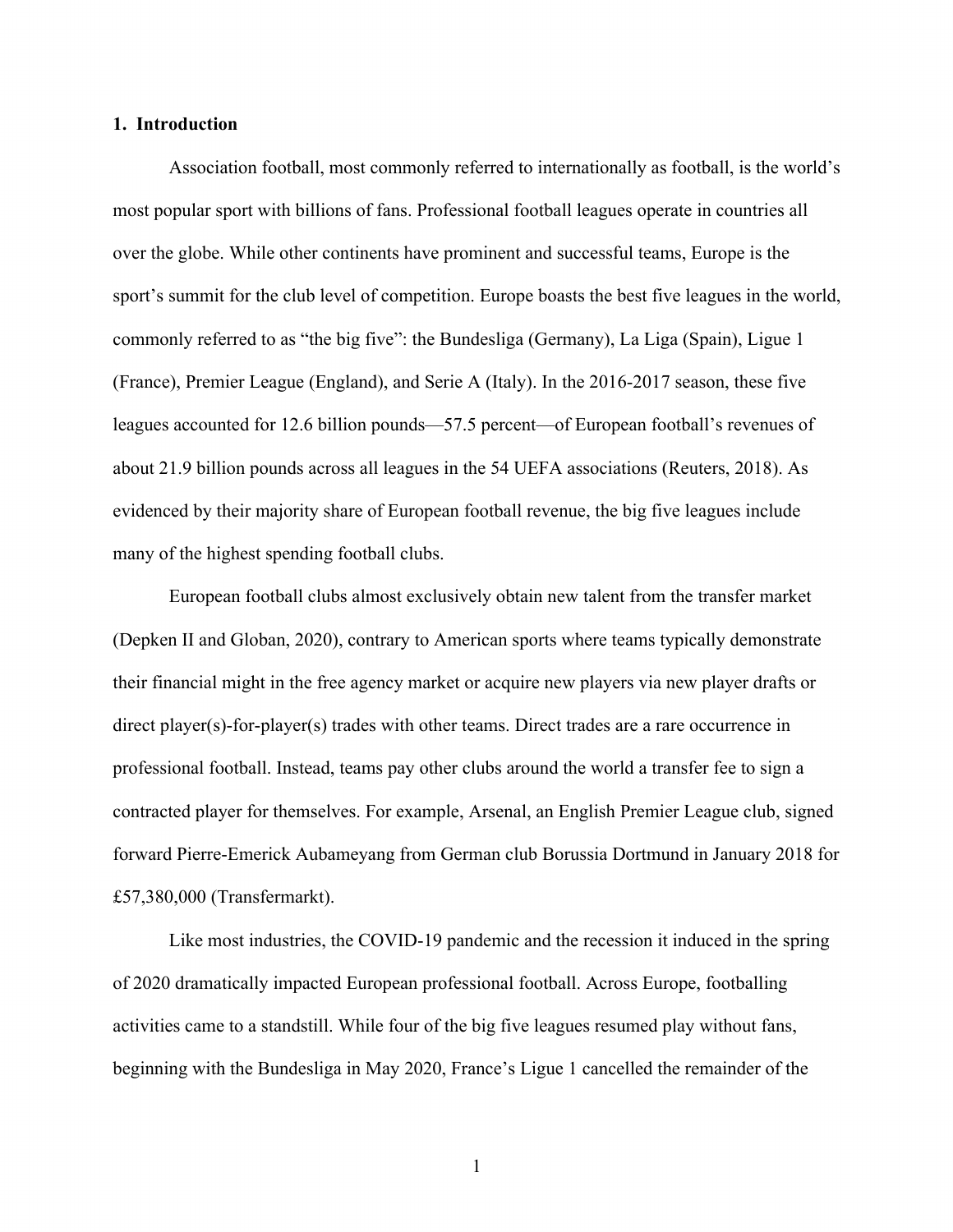2019-2020 season due to the pandemic's effects (Daumann et al., 2020). The COVID-19 pandemic dramatically reduced revenue derived from gate receipts and other matchday income sources, broadcasting deals, and corporate sponsorships, having a profound economic impact on European professional football clubs (Frick et al., 2021). The literature on the pandemic's economic impact on European football is developing, although most research focuses on the English Premier League.

 The COVID-19 pandemic and its resulting global recession followed the Great Recession, which had similarly negative economic effects just over a decade earlier. Somewhat surprisingly, there are few papers dedicated to the Great Recession's impact on professional football in Europe. Moreover, no studies in the literature directly compare the impacts of the two recessions on any level of European professional football, much less across five leagues in different countries.

 In this paper, I attempt to address the gap in the football economic literature concerning the negative effects of the Great Recession from 2007 to 2009 and the presently ongoing COVID-19 pandemic. Using data on transfers completed by teams competing in the big five leagues from the 2004-2005 season to the summer transfer window coinciding with the 2021- 2022 season, I seek to provide insight on how the Great Recession and the COVID-19 pandemic affected transfer fees in Europe's top five professional football leagues and what explains the variation in recessionary effects. In assessing recessionary effects on European football transfer fees, this study seeks to understand not only the impacts of recession on sport but also to contribute to the broader knowledge of the economic effects of recessions.

 Naturally, I expect both the Great Recession and the recession brought on by the COVID-19 pandemic to have had negative effects on transfer fees. Given the more drastic and abrupt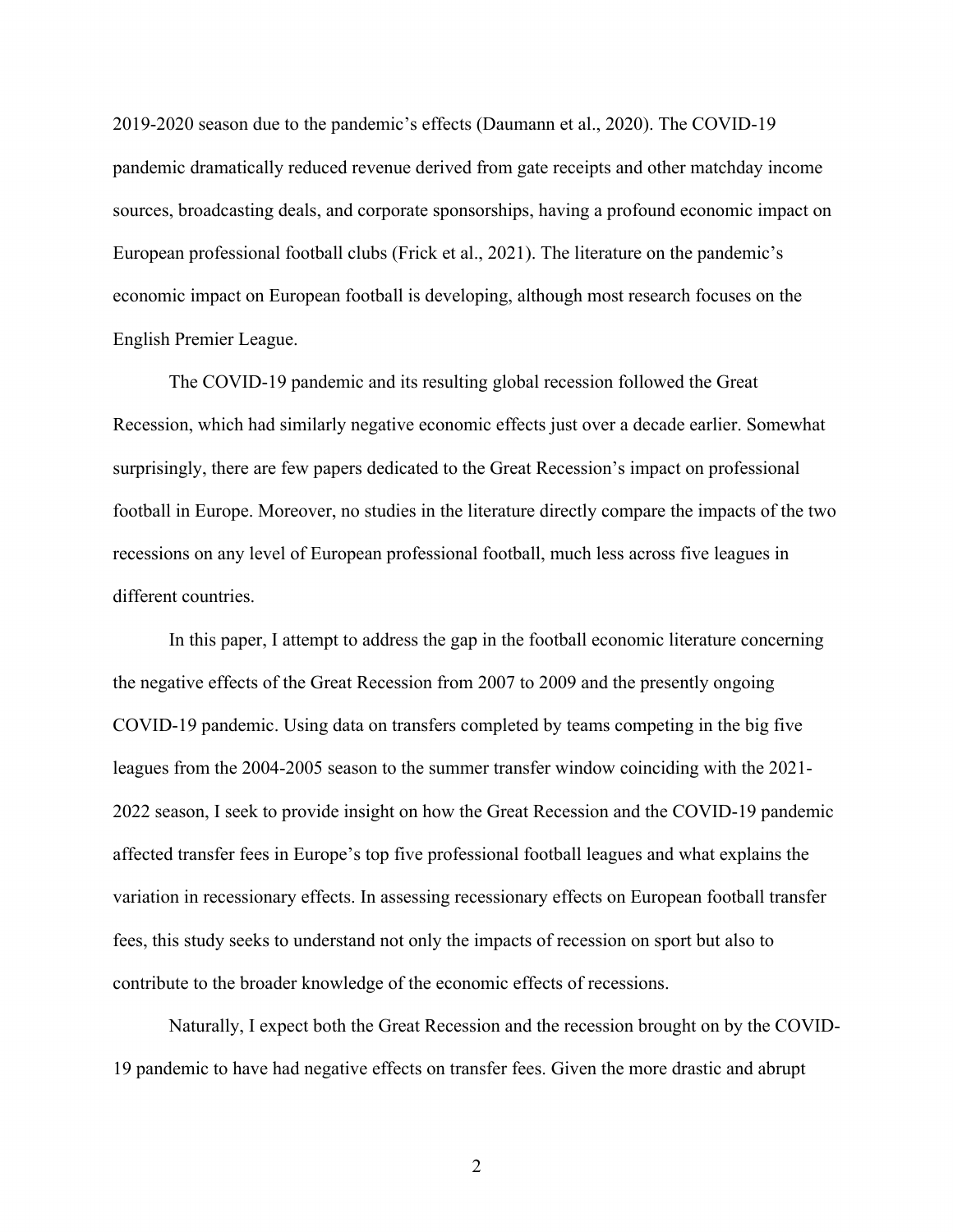negative effect of the pandemic, particularly on several key revenue sources for European professional football clubs, I anticipate the pandemic to have caused a greater short-term reduction in transfer fees. Specifically, I hypothesize the greatest impact was felt in the summer transfer window at the start of the 2020-2021 season as football clubs were feeling the recessionary effects of the pandemic on revenue. I expect the reduction in transfer fees paid by clubs during both recessions to have been least severe in the English Premier League, which is the world's largest professional football league in terms of revenue (Reuters, 2018). I hypothesize further that the COVID-19 pandemic had the greatest negative impact on transfer fees paid by either Ligue 1 clubs or Serie A clubs. Serie A is the top football division in Italy, which has the highest COVID-19 death rate per 100,000 people of the five countries in my study (BBC, 2021). Ligue 1 was the only of Europe's top five leagues to opt not to resume the suspended 2019-2020 season and has the smallest revenue of the five leagues (Daumann et al., 2021). Clubs in France's top division experienced a near quarter billion euro loss of broadcasting revenue (Depken II and Globan, 2020) due to the COVID-19 pandemic.

# **2. Literature Review**

The economics of professional sports are unique in many regards relative to other industries, and an understanding of the theoretical foundation of sports is required to truly appreciate the findings and implications of empirical studies. Rottenberg (1956) addresses the inner workings of the labor market for professional baseball players and presents generalizable conclusions for other sports, including football. The paper finds that sports teams look to maximize rent from the players they employ which prompts great investments into player development and optimization. Noting the unique characteristics of sports, Rottenberg finds that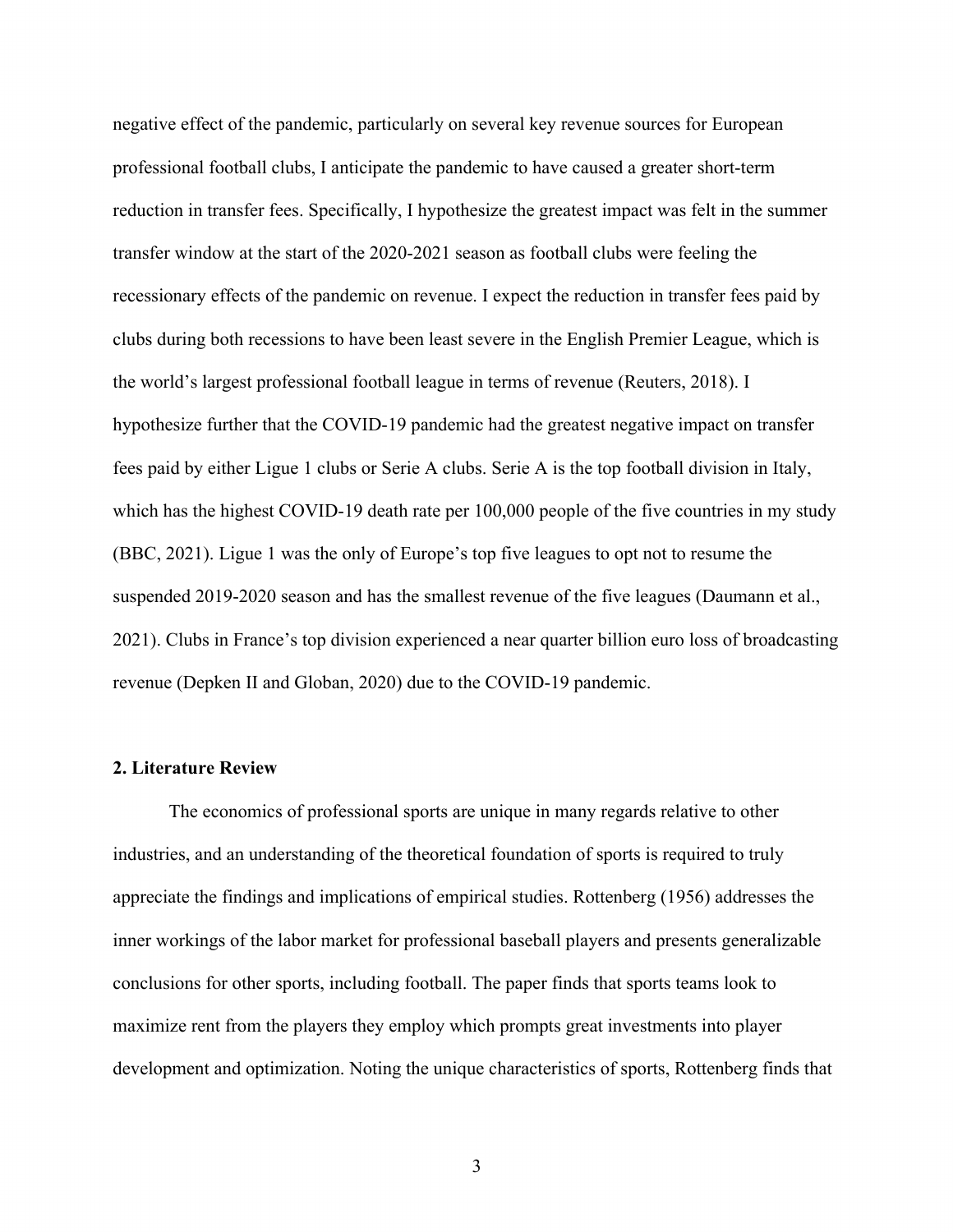teams require competitors to remain financially solvent so that matches between the two can take place. As competition occurs, independent teams combine to create one output. Neale (1964) elaborates on the earlier findings of Rottenberg (1956) and finds that there is an incentive for professional sports teams not to become too dominant relative to other teams. Becoming too superior reduces the uncertainty over outcomes which in turn reduces interest. Just as teams require competition to create a product for the consumer, sports fans and tighter competition standings help drive revenue as they promote income sources such as matchday attendance. To apply Neale's (1964) findings to European football, Manchester City would act against their own best interest were they to purchase the highest quality players from the other top Premier League clubs through excessive transfer spending. Doing so would greatly reduce the uncertainty of outcome driving sports economics and would result in reduced revenue both in the short-run matchday revenues—and the long-run through broadcast revenues should this hypothetical transfer behavior persist. Rottenberg (1956) and Neale (1964) argue football fans prefer a close title race and 1-0 nail biters than for Bayern Munich to win 5-0 every match and run away in the league standings.

El-Hodiri and Quirk (1971) expand on the theoretical sports literature by drafting a framework of a professional sports league. The model addresses the sale of playing contracts which is the essence of the transfer market in professional football. If teams are free to engage in the sale of player contracts, disparities in revenue potential between different markets prevents the equalization of playing strength among teams. Thus, football clubs in London can be expected, all else equal, to earn more than clubs in Wolverhampton which permits the clubs in London to spend more on transfer fees. It is therefore unsurprising that many of football's largest spenders in the transfer market are clubs located in major cities.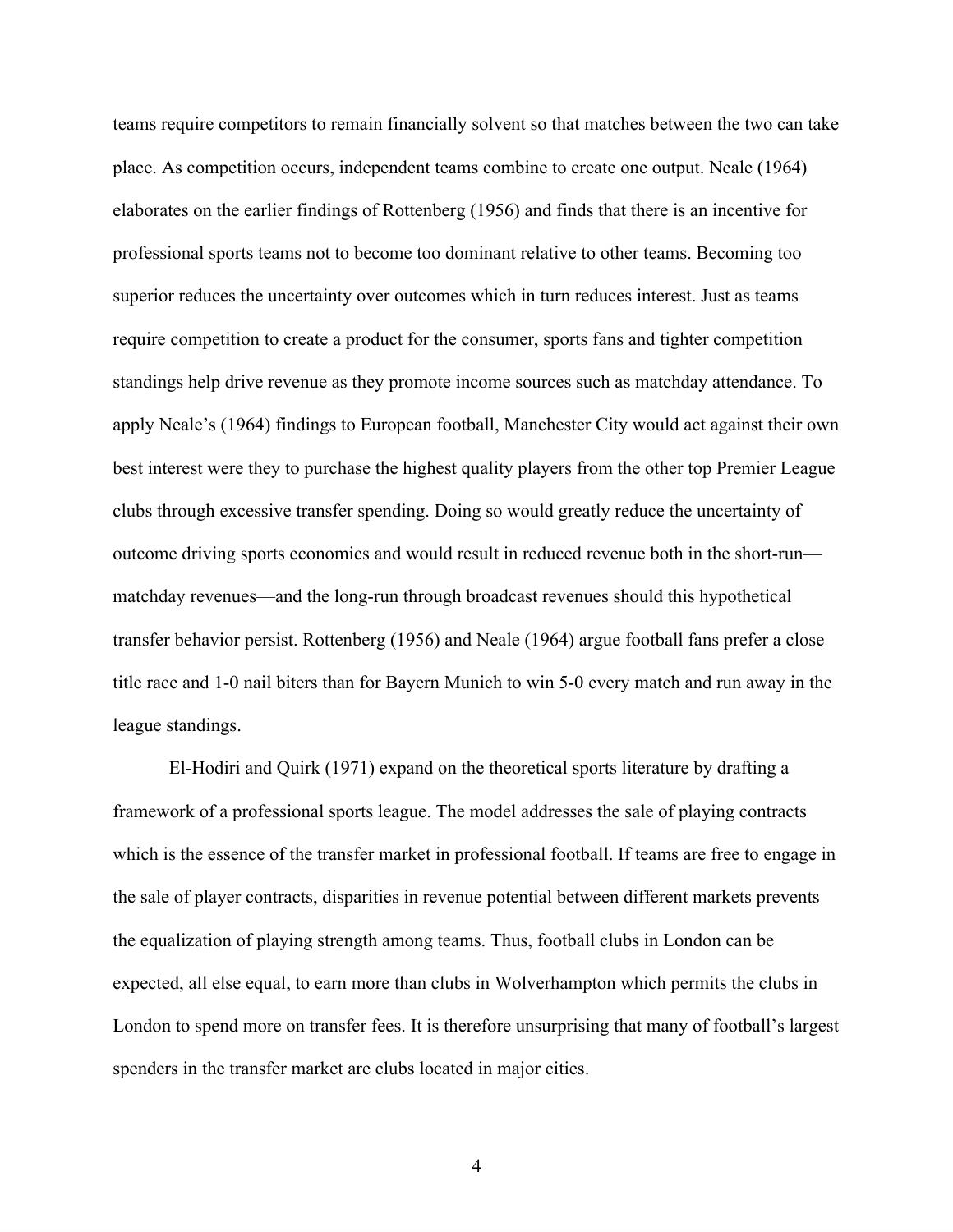Kesenne (2007) applies the models of both Neale (1964) and El-Hodiri and Quirk (1971) specifically to professional European football. Kesenne motivates his work through observations that the professional football labor market is a notable exception to the general European trend of increased capital mobility with limited labor mobility. He finds the opposite is true for football where the transfer market promotes international labor movement, but the product is consumed primarily domestically. Assuming win maximization behavior, Kesenne (2007) finds widening revenue gaps between small and large countries as well as small and large local markets within the same country using a model with two countries with two teams each. The study's findings help explain why, say, Sweden's Allsvenskan is not one of Europe's top leagues and why clubs from England's larger cities tend to occupy the top positions in the league table and continue to do so in part through higher transfer spending relative to their competitors.

 Both explicitly and implicitly utilizing the theoretical sports literature, other studies broaden the understanding of the transfer market in professional football. Moorhouse (1999) assesses the transfer market's economic benefits in consideration of the 1995 Bosman ruling by the European Court of Justice. The case prompted a fundamental shift in the transfer market, adding an element akin to American free agency which allows footballers to join a new club following the expiration of their contract with their present club with the crucial absence of a transfer fee exchanged between the two clubs. Providing supporting evidence for El-Hodiri and Quirk (1971) and Kesenne (2007), Moorhouse finds most transfers are conducted between top division clubs such as those in the big five leagues.

 Much like the methodological approach of Moorhouse (1999), Frick (2007) provides a literature review of the professional football labor market. The paper notes that footballers do not have equal likelihoods of being transferred. Additionally, more valuable players have a higher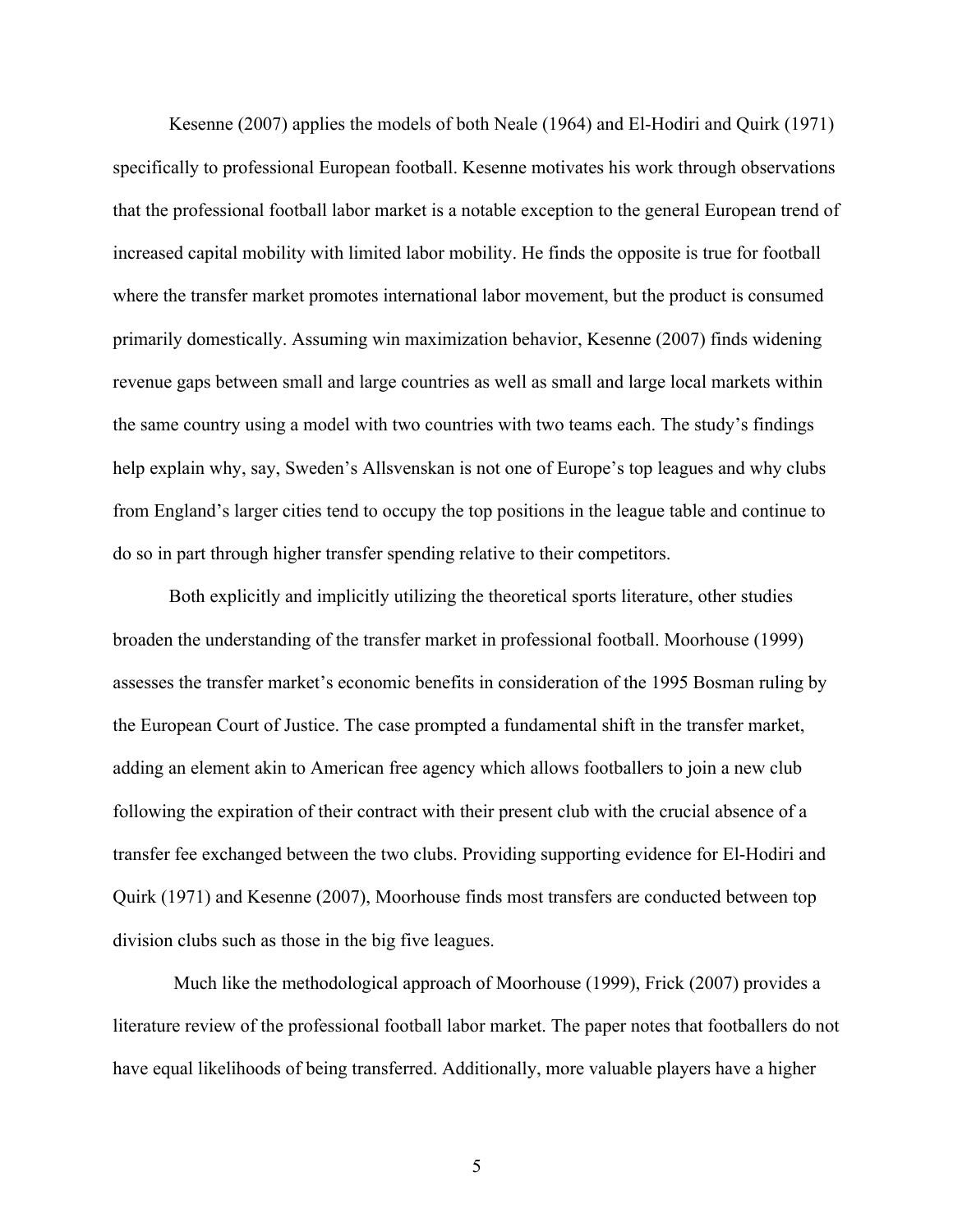probability of being transferred as they represent an important potential revenue source for their present clubs. Frick warns the implications of these observations may produce biased coefficients when running regressions involving transfer fees and transfer fee determinants. This is something to keep in mind when considering the results of my study.

 Using an empirical approach, Depken II and Globan (2020) utilize transfer data from Europe's big five leagues to obtain estimates of transfer premiums—the difference between transfer fees and crowd-estimated market values of transferred players. Depken II and Globan find English Premier League clubs pay statistically significant higher premiums on transfer fees than clubs in Europe's four other largest leagues. The study empirically associates this finding with a 2012 broadcast deal signed by the Premier League. Focusing on cross-team rather than cross-league differences, Breuer and Rohde (2016) estimate the impact of different ownership structures on Premier League clubs. As evidenced by the substantial 2012 Premier League broadcasting deal, European professional football possesses massive commercial influence. Observing an increase in labor costs for clubs with private majority owners along with reduced profits, it can be inferred by Breuer and Rohde (2016) that the twenty-first century uptick in private owners in the Premier League is also associated with increasing transfer fees as these owners tend to prioritize success on the pitch rather than profit-maximization.

Whereas the academic literature on the COVID-19 pandemic's impact on professional football continues to develop, the literature pertaining to football and the Great Recession is scarce. Buraimo et al. (2020) analyze the Great Recession's impact on attendance in English football's lower divisions. While not primarily concerned with the big five leagues in Europe, the study notes the Bundesliga, La Liga, Ligue 1, and Premier League experienced increasing attendance during the recession. However, Serie A clubs saw reduced matchday attendance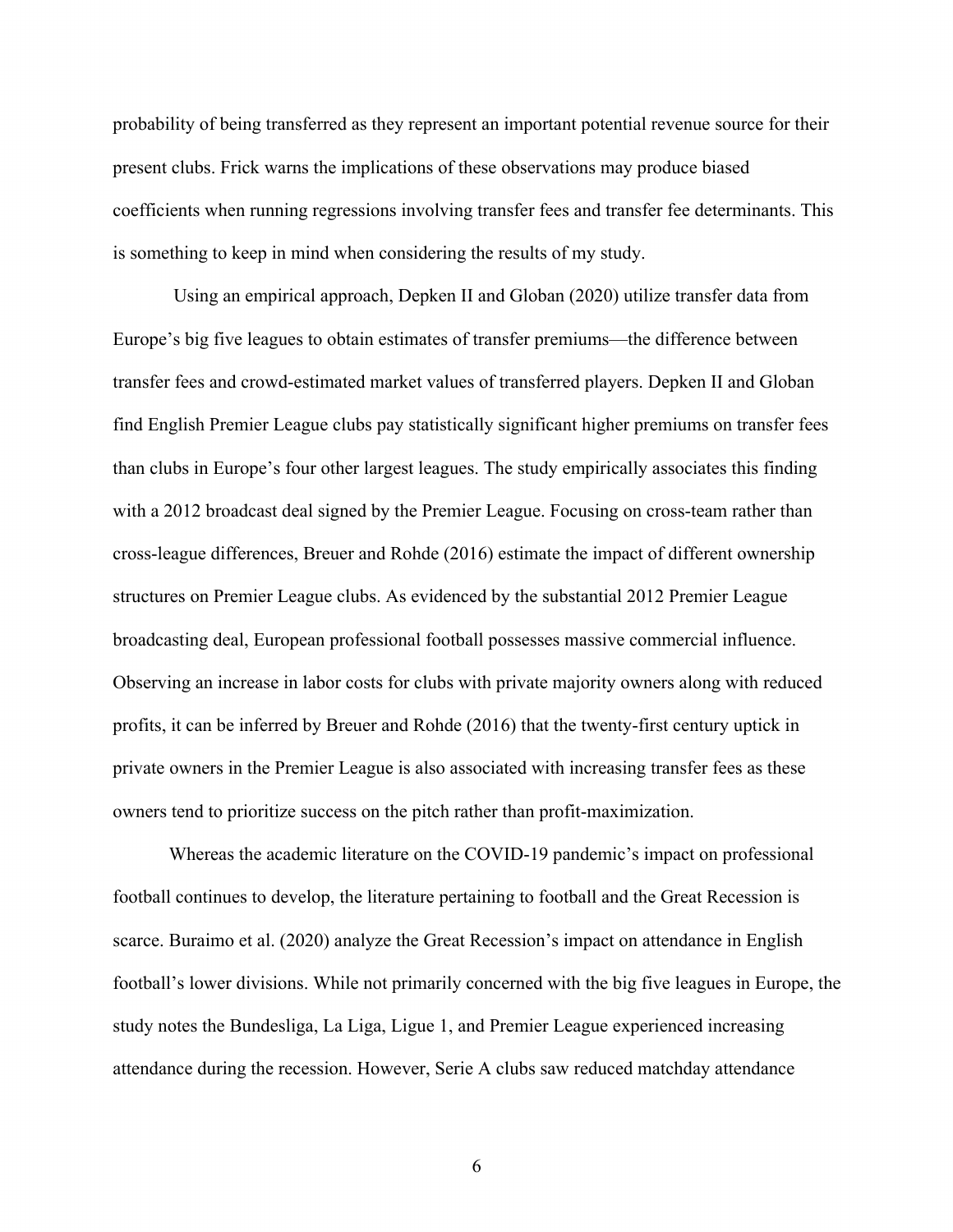figures. Based on this, a comparison of the Great Recession's effect on Serie A relative to the other four leagues in my study will be of particular interest.

A variety of contributions to the academic sports literature have been made in recent months researching the pandemic's economic and operational impact on European professional football. As some papers were published before fans had returned to football stadiums across Europe, there is a need for studies on the pandemic's ongoing impact on sports. Kennedy and Kennedy (2021) utilize qualitative methods to analyze the behavior of the Premier League's twenty clubs during the pandemic. They note that while Premier League clubs and players perhaps could have done more for the community during this time as evidenced by the minority of clubs who implemented wage cuts, football clubs have an important social role in communities. Recognizing their social role, the few clubs who did implement pay cuts signaled a greater prioritization of their social functions than their counterparts who did not take such measures.

Compared to Kennedy and Kennedy (2021), Daumann et al. (2021) and Frick et al. (2021) focus more on the recessionary effects on professional football clubs themselves during the pandemic. Daumann et al. (2021) was published prior to the return of fans to football matches. The study analyzes potential revenue scenarios for football clubs based on varying levels of fan readmittance. Notably, the paper discusses activities undertaken by Bundesliga clubs which recall theoretical notions put forth by Rottenberg (1956) and Neale (1964). Some of Germany's top football clubs contributed to a fund for their competitors in the first and second division to help weather the reduction in revenues onset by the pandemic. This illustrates the unique quality of sports which posits that clubs have an incentive to maintain high levels of competition. Daumann et al. (2021) cites the enormous influence of television contracts on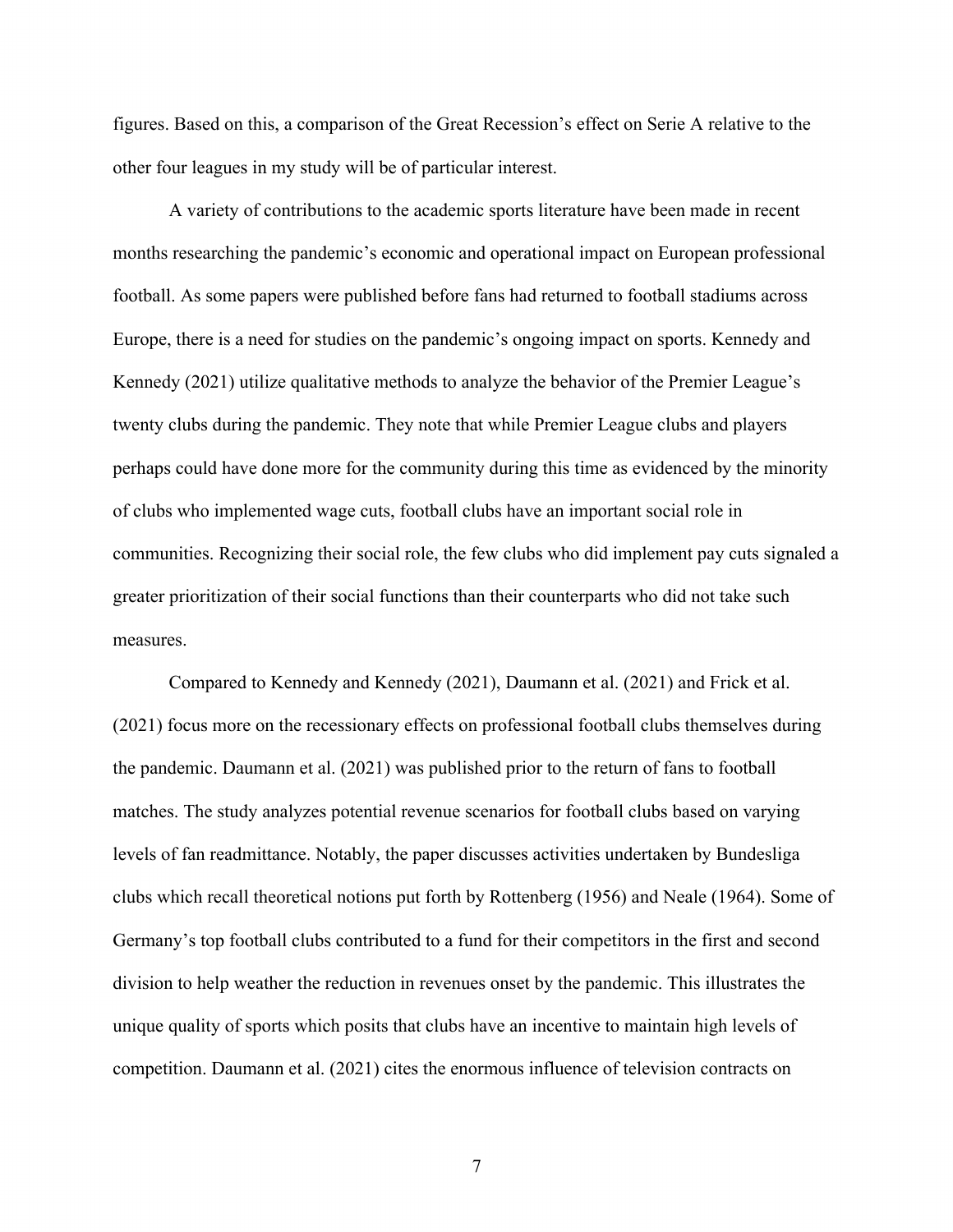revenue in Europe's top leagues; the Bundesliga is the least reliant though media represents a sizeable 39 percent of revenue, while 59 percent of the Premier League's revenue comes from television deals. With broadcasting contracts called into question due to the footballing hiatus across Europe in 2020, it is logical to expect a reduction in transfer fees from the COVID-19 pandemic. Focusing on the Premier League, Frick et al. (2021) represents the first empirical study of the pandemic's effect on player salaries and the transfer market. The working paper was authored following the return of top-flight football in Europe but before the completion and distribution of a vaccine; thus, my study has the benefit of more complete information in assessing the negative effect of the pandemic. Developing various forecasts based on potential pandemic-related scenarios, Frick et al. (2021) predicts between a 13 percent and 28 percent reduction in revenue for Premier League clubs. Significantly, this corresponds with a decrease of transfer expenditures between six and fourteen million pounds per club. Working with data from the 2021-2022 season in my study, I will be able to offer insight on the effectiveness of their model.

In light of the substantial negative economic effects of the Great Recession and the COVID-19 pandemic on European professional football, the football financial distress model formulated by Alaminos and Fernández (2019) is worth consideration. Using a logit model and a Multilayer Perceptron—an artificial neural network utilized in machine learning—the study finds the best indicators of financial distress in football clubs are small market size, poor on-field performance, and high leverage. This paper informs my understanding of negative financial indicators in professional football clubs and thereby my empirical model.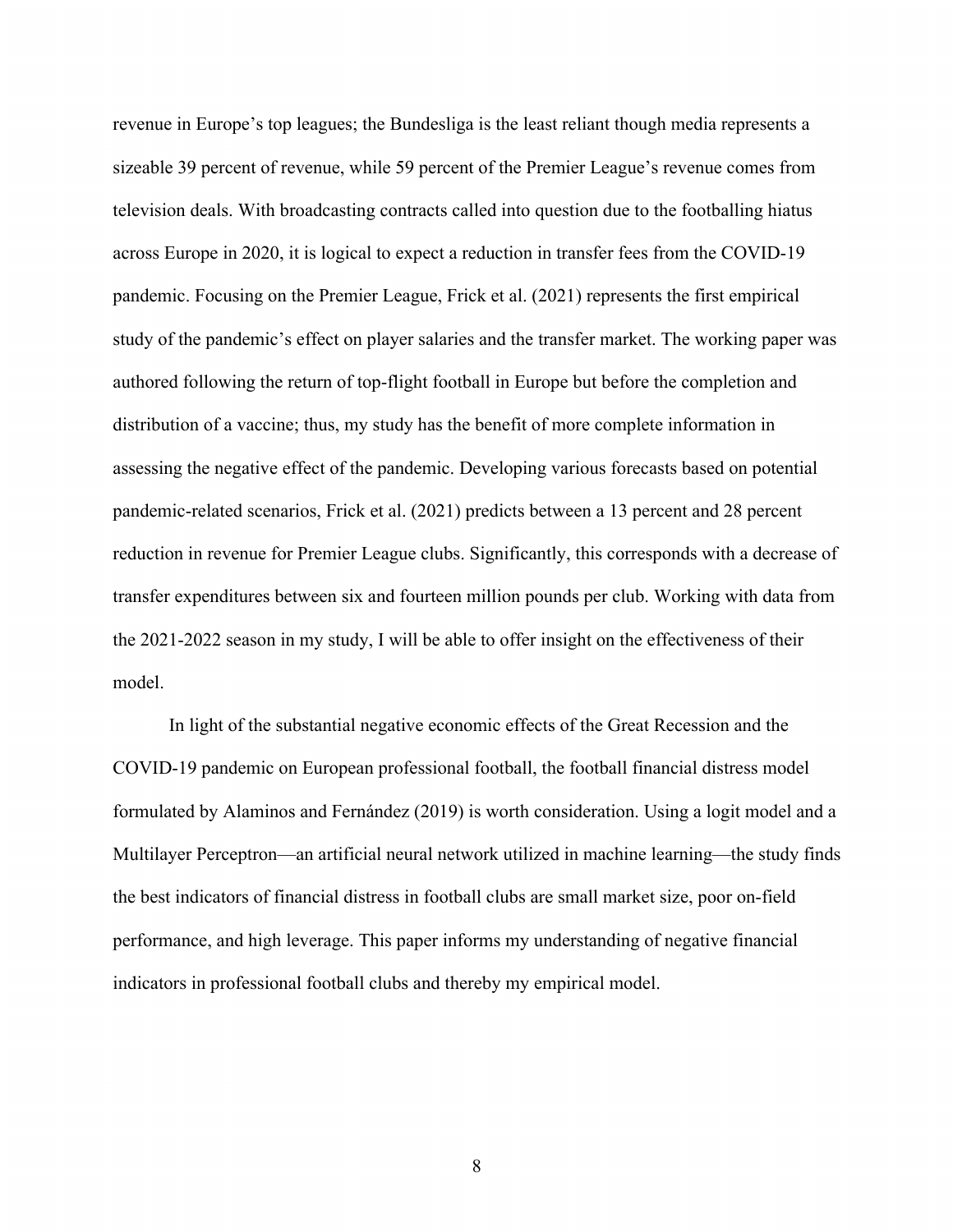# **3. Institutional Details**

The transfer market of European professional football differs greatly from common practice in American sports. Transfers are generally only permitted during two allotted windows per year, one in the summer, and one in January. During these windows, buying clubs approach others regarding a player under contract with the potential seller. The two teams negotiate a transfer fee for the player's services. Once agreed upon between the two clubs, the player is released from his contract, allowing the buying club and player to sign a new deal while the selling club receives the transfer fee for his sale.

 In addition to permanent transfers, loan transfers are also an important component of the transfer market. Loans are temporary transfers which generally range from six months to two years and see the player move to another club in the same league as the parent club or to another league. Fees may be associated with loans, and players return to the parent club upon the expiration of the loan agreement. Loans can be understood as similar to the use of minor leagues in American professional sports such as baseball for player development in preparation for competing at a major league level. While football clubs maintain academies to achieve part of this goal, players may also be loaned out to other clubs. Transfers and loans associated with a fee are the focus of this study.

# **4. Data and Methods**

Following Depken II and Globan (2020) and Frick (2021), I use data from a single source, *transfermarkt.co.uk*. 1 Based in Germany, Transfermarkt provides comprehensive information of transfer activity in professional football leagues around the world. In addition to

<sup>&</sup>lt;sup>1</sup> To acquire this data, I utilized web scraping. The data I gathered consisted of player name, primary position, age at time of transfer, transfer date, nationality, and nominal transfer fee in pound sterling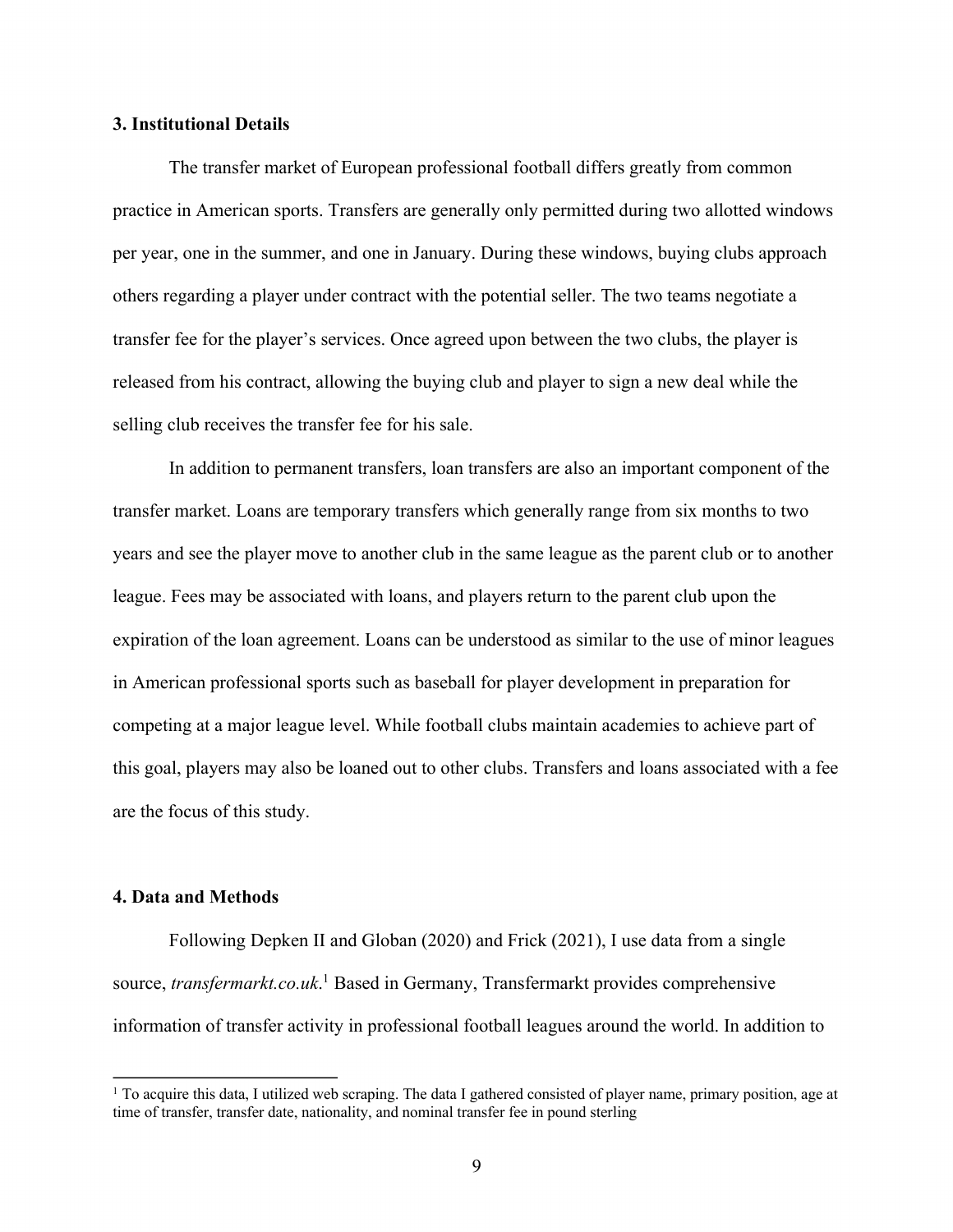the reporting of more recent transfer activity and estimated player market values, Transfermarkt maintains a database of historical transfers for each professional league. Müller et al. (2017) develops a model that estimates a crowd-generated player market value. Crowd-estimated market values on Transfermarkt are highly correlated with transfer fees exchanged between clubs.

 Using historical transfer data from the Bundesliga, La Liga, Ligue 1, Premier League, and Serie A, I gathered information on 18,122 permanent transfers and loans from the 2004-2005 season to the 2021-2022 summer transfer window. Only incoming transfers are considered in my study, I do not include players who left clubs in the five leagues unless they were transferred to another league included in the study. The knowledge that English football clubs are Europe's largest spenders in terms of transfer fees and that the 2012 television deal is of great significance in differentiating the Premier League from the other four leagues of interest will help inform the analysis of transfer fees in this study (Depken II and Globan, 2020).

 Table 1 gives summary statistics on transfers and loans associated with a fee as these forms of transfers are the focus of my study. Such paid player exchanges constitute 52.8 percent—9,574 instances—of the original dataset pointing to the large number of free transfers and loans without a fee. Transfer fees are adjusted to real 2019 euros. The mean age of footballers at the time of their transfer suggests that players are most likely to be transferred as they begin to enter their prime, though the minimum and maximum ages in the data indicate players of all ages may be transferred. Figure 4 provides a visual representation for the age distribution of permanent transfers and loans. Unsurprisingly, players in the following three age groups appear most frequently in the data: 21-23, 24-26, and 27-29. While the mean transfer fee is approximately 6.5 million euros, massive amounts of money are spent in the transfer market on individual players. In August 2017, French club Paris Saint-Germain paid Spanish club FC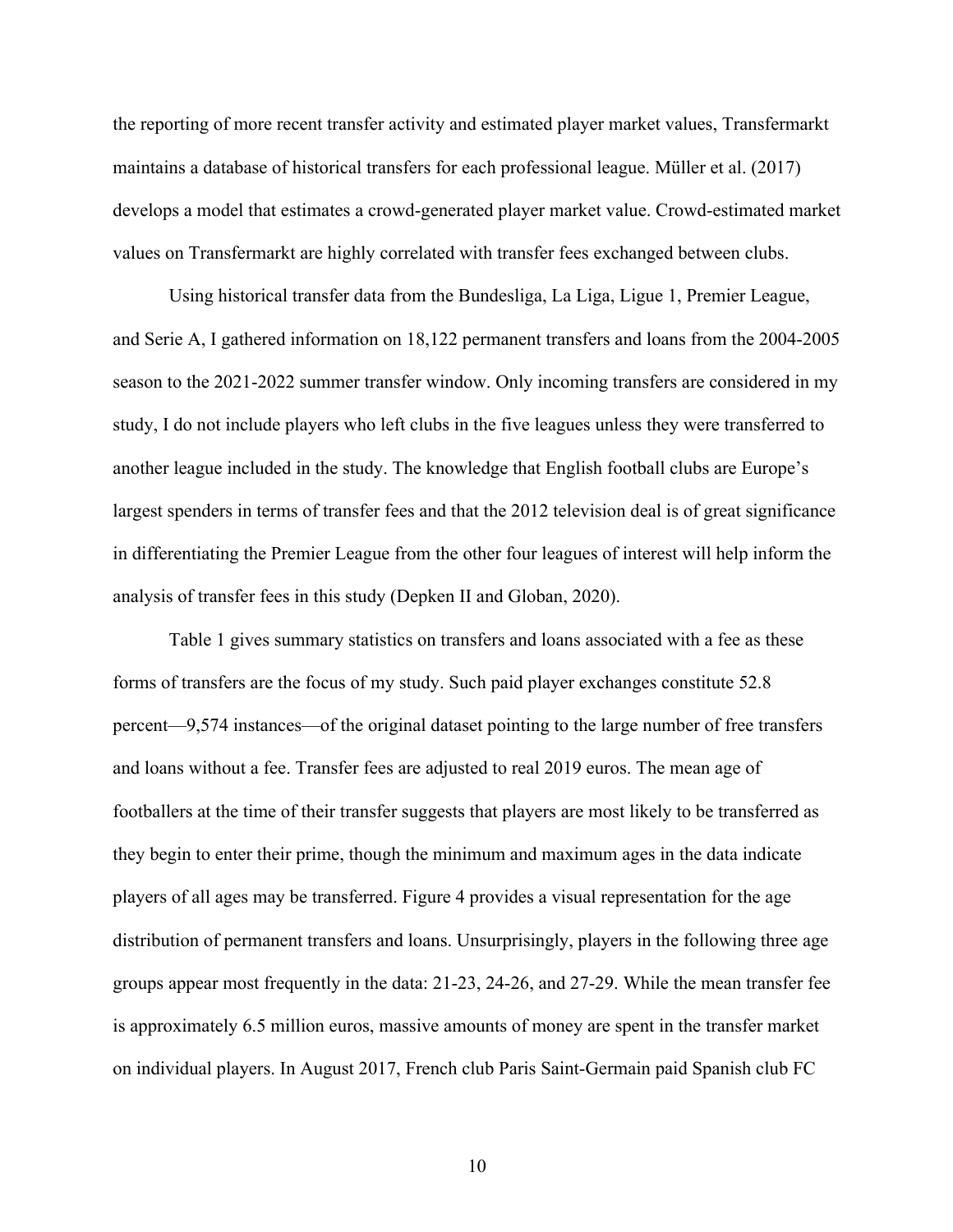Barcelona a  $\epsilon$ 223,776,000 transfer fee for Neymar Jr., the highest such fee to date (Transfermarkt). The data include dummy variables indicating which league the player was transferred to. Bundesliga clubs had the fewest incoming transfers in the sample, while Serie A transfers constitutes over seven percent more of the data set than the next most active league. Recession is a dummy variable indicating whether a player was transferred during either the Great Recession or the COVID-19 pandemic and is included to help capture recessionary effects on transfer fees. Great Recession is a binary variable with a value of 1 for transfers from January 2008 to December 2009, whereas COVID-19 is a binary variable with a value of 1 for transfers from the January 2020 transfer window through the summer 2021 transfer window. Likewise, loan is a dummy variable with a value of 1 for loan transfers in the data set. The data also include a player's primary position and a player's home continent as defined by their national team.2 Forwards constitute 33.8 percent of transfers and loans associated with a fee, followed closely by defenders and midfielders at 31.4 percent and 28.8 percent, respectively. Goalkeepers represent the remainder of the position data. Unsurprisingly, European players comprise a majority of transferred and loaned players associated with a fee—67.6 percent. They are followed in order of transfer frequency by South American and African players at 16.7 percent and 11.9 percent, respectively. Asian, North American, and Oceanian players each make up less than 2.5 percent of the data containing paid transfers and loans.

 I estimate the recessionary effects on the natural log of real transfer fees in Europe's big five leagues on the sample of transfers with positive fees using Ordinary Least Squares.<sup>3</sup> The first estimating equation takes the following form:

<sup>&</sup>lt;sup>2</sup> Due to gathering issues, the data does not include the league which the player was transferred from and the player's new club in the five leagues

<sup>&</sup>lt;sup>3</sup> Results from Tobit models on the sample of all transfers, including free transfers and loans, are included in the appendix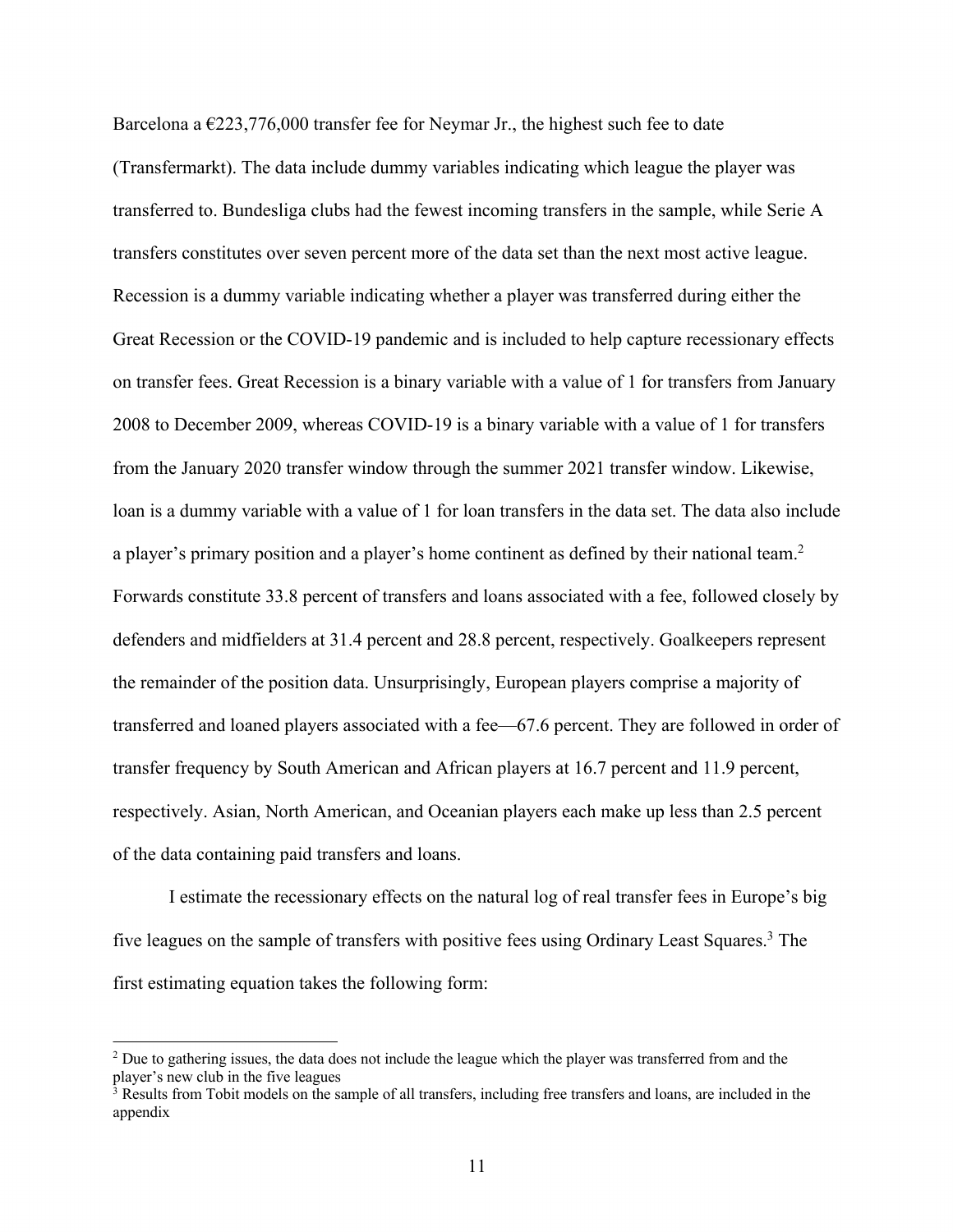$lnRealTransferFe<sub>tr</sub>$ 

 $= \beta_0 + \beta_1$ Trend<sub>t</sub> + β<sub>2</sub>Age<sub>i</sub> + β<sub>3</sub>Age<sub>i</sub><sup>2</sup> + β<sub>4</sub>PremierLeague +  $\beta_5$ LaLiga +  $\beta_6$ Bundesliga +  $\beta_7$ SerieA +  $\beta_8$ Recession +  $\beta_9$ Loan<sub>i</sub> +  $\beta_{10}$ Position<sub>i</sub> +  $\beta_{11}$ Continent<sub>i</sub> + u<sub>it</sub>

Results from this regression can be found in Table 2 under Specification (1). France's Ligue 1 is omitted among the league dummy variables.

Additionally, Table 2 includes the regression results from a second estimating equation,

listed under Specification (2). The second estimating equation takes the following form:

lnRealTransferFee<sub>it</sub>

= β<sub>0</sub> + β<sub>1</sub>Trend<sub>t</sub> + β<sub>2</sub>Age<sub>i</sub> + β<sub>3</sub>Age<sub>i</sub><sup>2</sup> + β<sub>4</sub>PremierLeague + β<sub>5</sub>LaLiga +  $\beta_6$ Bundesliga +  $\beta_7$ SerieA +  $\beta_8$ GreatRecession +  $\beta_9$ COVID +  $\beta_{10}$ Loan<sub>i</sub> +  $\beta_{11}$ Position<sub>i</sub> +  $\beta_{12}$ Continent<sub>i</sub> + u<sub>it</sub>

 In the above equation, the recession dummy variable from Specification (1) is replaced by Great Recession and COVID-19 dummy variables. Doing so allows me to isolate the individual effects of the two recessions.

To consider the impact of recessions on each of the big five leagues, Table 3 includes

recession and league interaction terms. The third estimating equation is as follows:

lnRealTransferFee<sub>it</sub>

= β<sub>0</sub> + β<sub>1</sub>Trend<sub>t</sub> + β<sub>2</sub>Age<sub>i</sub> + β<sub>3</sub>Age<sub>i</sub><sup>2</sup> + β<sub>4</sub>PremierLeague + β<sub>5</sub>LaLiga +  $\beta_6$ Bundesliga +  $\beta_7$ SerieA +  $\beta_8$ Recession +  $\beta_9$ EPL \* Recession +  $\beta_{10}$ LaLiga \* Recession +  $\beta_{11}$ Bundesliga \* Recession +  $\beta_{12}$ SerieA  $*$  Recession + β<sub>13</sub>Loan<sub>i</sub> + β<sub>14</sub>Position<sub>i</sub> + β<sub>15</sub>Continent<sub>i</sub> + u<sub>it</sub>

As in the prior two estimating equations, Ligue 1 is the omitted league categorical variable. Like Specification (2) in Table 2, the regression detailed in Table 4 separates the recession variable and its league interaction coefficients from the previous estimating equation and interacts both the Great Recession and pandemic dummy variables with the four included leagues. The estimating equation takes the following form: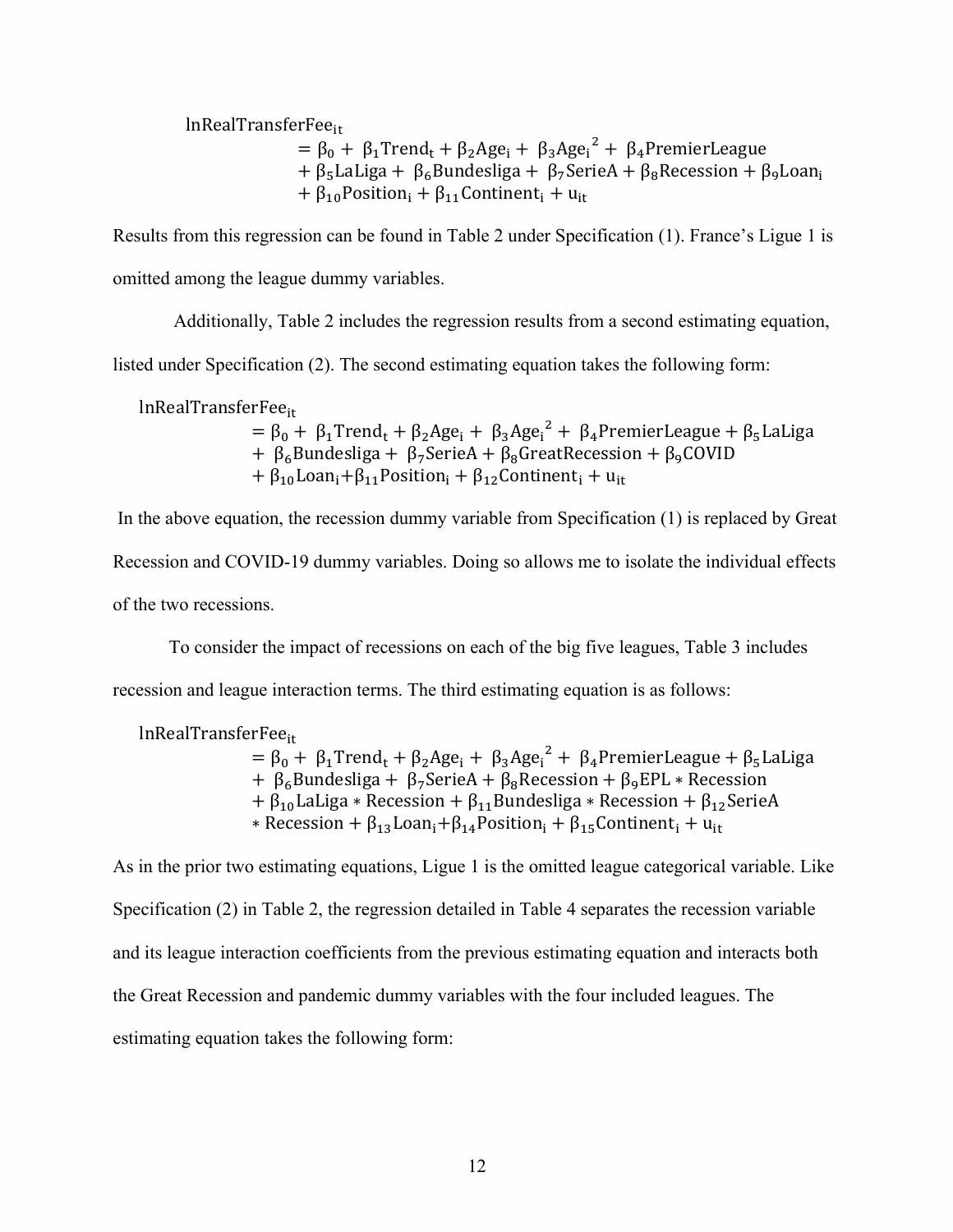$lnRealTransferFe<sub>tr</sub>$ 

= β<sub>0</sub> + β<sub>1</sub>Trend<sub>t</sub> + β<sub>2</sub>Age<sub>i</sub> + β<sub>3</sub>Age<sub>i</sub><sup>2</sup> + β<sub>4</sub>PremierLeague + β<sub>5</sub>LaLiga +  $\beta_6$ Bundesliga +  $\beta_7$ SerieA +  $\beta_8$ Great Recession +  $\beta_9$ COVID +  $\beta_{10}$ EPL  $*$  Recession + β<sub>11</sub> LaLiga  $*$  Recession + β<sub>12</sub> Bundesliga  $*$  Recession +  $\beta_{13}$ SerieA \* Recession +  $\beta_{14}$ EPL \* COVID +  $\beta_{15}$ LaLiga \* COVID +  $\beta_{16}$ Bundesliga \* COVID +  $\beta_{17}$ SerieA \* COVID +  $\beta_{18}$ Loan<sub>i</sub> +  $\beta_{19}$ Position<sub>i</sub>  $+ \beta_{20}$ Continent<sub>i</sub> + u<sub>it</sub>

The division of the recession variable and its league interaction effects in the above equation allows for the isolation of the individual effects of the Great Recession and the COVID-19 induced recession on transfer fees paid by clubs in the Premier League, La Liga, Bundesliga, and Serie A.

# **5. Results**

Table 2 presents results which begin to help answer this paper's primary research question pertaining to the recessionary effects on transfer fees in European professional football's five largest leagues. Coefficient estimates for traditional transfer determinants under Specification (1) provide expected results, such as the positive coefficient on age and negative coefficient on age squared. All else equal, a player's transfer fee first increases with age as their on-field production grows before decreasing as the player gets older and has fewer years of quality performances remaining. Goalkeepers are associated with the lowest transfer fees of any position. This is expected as it is the most specialized—therefore least versatile—position as corroborated by Frick (2007). Conversely, forwards command the highest transfer fees of all four position categories—on average, 65.8 percent higher than goalkeepers, 36.2 percent more than defenders, and 15 percent more than midfielders—likely owing to their goal and assist contributions. South American players are associated with the highest transfer fees per continent, outpacing fees paid for European players by a premium of 42.3 percent. This can likely be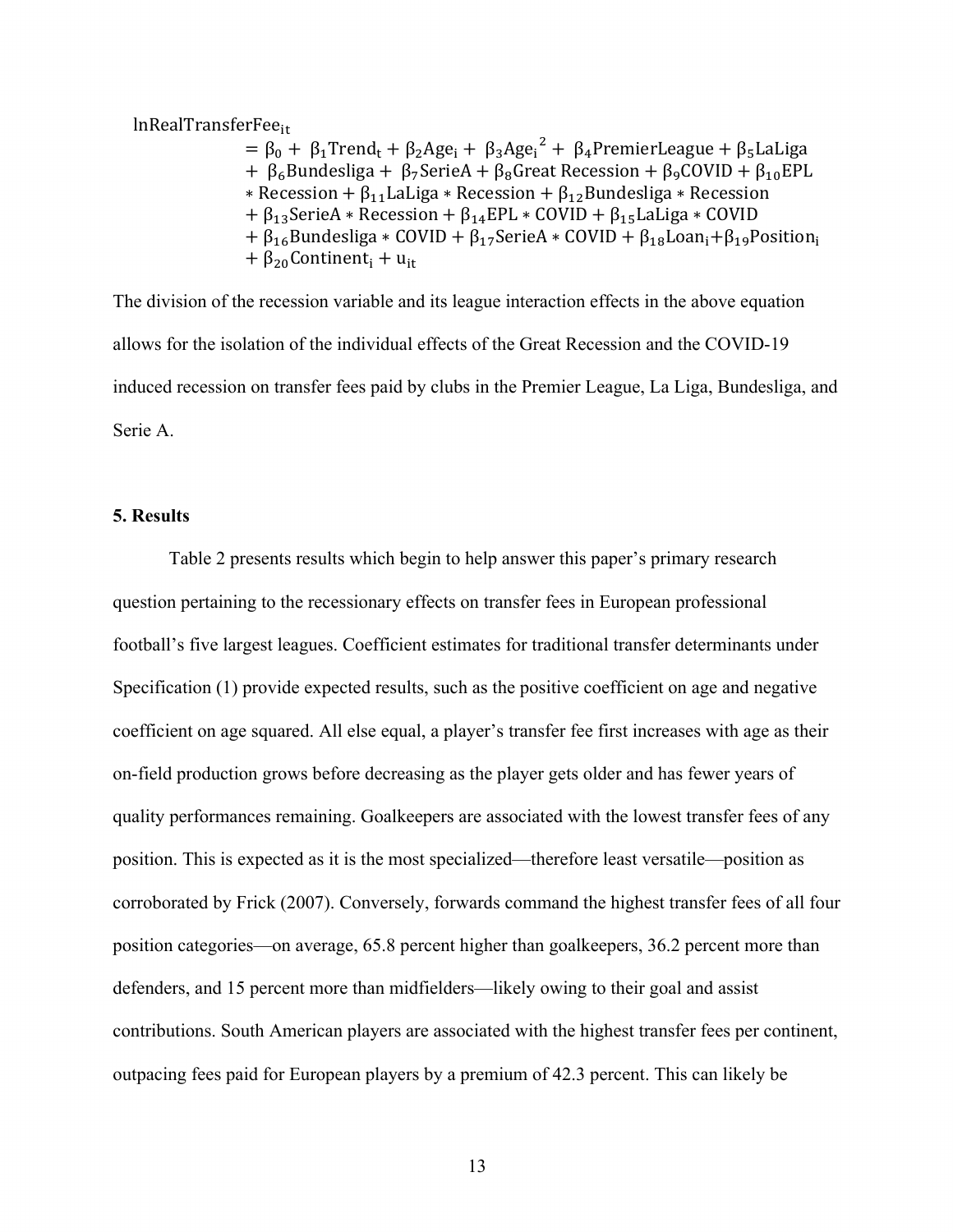attributed to their scarcity and quality relative to the droves of European players transferred into Europe's most successful five leagues, as well as visa issues commonly associated with transfers for non-European players. Unexpectedly, the coefficient estimate on the recession variable is positive and indicates an increase in real transfer fees of 2.9 percent, on average, though it is not statistically significant. Only La Liga and the Premier League are associated with higher transfer fees relative to Ligue 1, while the coefficient on Serie A is close to zero and not statistically significant. This indicates that while French club Paris Saint-Germain has paid the two highest transfer fees in world football, the rest of the league lags behind in terms of transfer expenditures relative to top-flight Spanish and English clubs (Transfermarkt). However, Ligue 1 clubs are associated with 14.7 percent higher transfer fees than Bundesliga clubs, on average; this is statistically significant at the 95 percent level. As expected—and providing support for the results of Depken II and Globan (2020)—the Premier League is associated, on average, with higher transfer fees than the other four leagues observed in this study. Transfer fees paid by topflight English clubs are, on average, 87.3 percent higher than those paid by French clubs. On average, Premier League clubs pay 67.7 percent higher transfer fees than those in La Liga—the league associated with the second largest transfer fees. The coefficient estimate on loan is negative and statistically significant, owing to the notion that fees associated with loans tend to be lower than permanent transfer fees. My results demonstrate that fees for paid loans are 155 percent lower than those for permanent transfers, on average. The trend variable indicates a positive annual increase in transfer fees of 5 percent from the 2004-2005 season to the 2021- 2022 season.

 Table 2's Specification (2) differs from Specification (1) in that separate recessionary dummy variables are included for transfers which took place during the Great Recession and the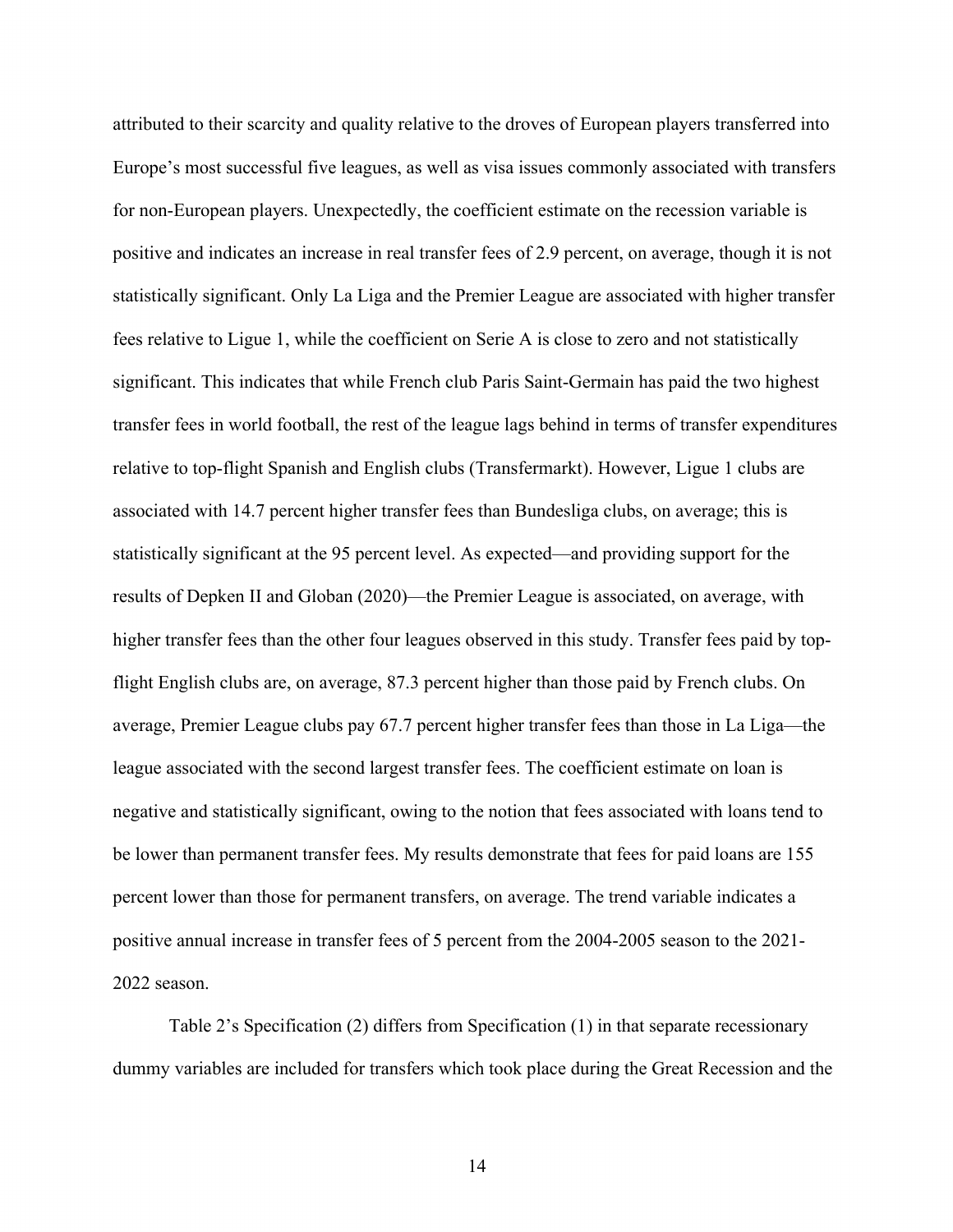COVID-19 pandemic. The coefficient signs and statistical significance of the other variables remain unchanged from the first specification. The results provide great clarity on the absence of statistical significance for the recessionary variable which combines the individual Great Recession and COVID-19 observations. Contrary to my hypothesis, the coefficient estimate for the Great Recession is positive, however it is not statistically significant. This result appears to support Buraimo et al. (2020), who note that all big five European football leagues with the exception of Serie A experienced increased attendance figures during the Great Recession. While the Great Recession had large negative impacts on football clubs in England's lower divisions, perhaps Buraimo et al. (2020) and my results indicate that clubs in the wealthier top divisions of European professional football were better able to navigate the recession. Like the earlier recessionary shock in Europe, the coefficient on the COVID-19 pandemic is positive with a value of 0.002 though not statistically significant. The effect of the Great Recession on transfer fees appears to outweigh, on average, the effect of the pandemic by 4.7 percent.

 The results of the estimating equation detailed in Table 3 are particularly interesting as the introduction of interaction terms allows for the consideration of recessionary effects on transfer fees paid in each individual league. The coefficient estimates for trend and age remain positive and statistically significant as in the previous two estimations, while the estimate for age squared remains negative and statistically significant. The Premier League is associated with 88.1 percent larger transfer fees on average than Ligue 1 while La Liga is associated with 22.9 percent higher transfer fees. Bundesliga clubs pay the lowest transfer fees of the five leagues, spending on average 15 percent less than French clubs; this supports Depken II and Globan (2020) who find Bundesliga clubs pay the lowest transfer market premiums of the big five leagues. The recession dummy variable remains positive and statistically insignificant. As with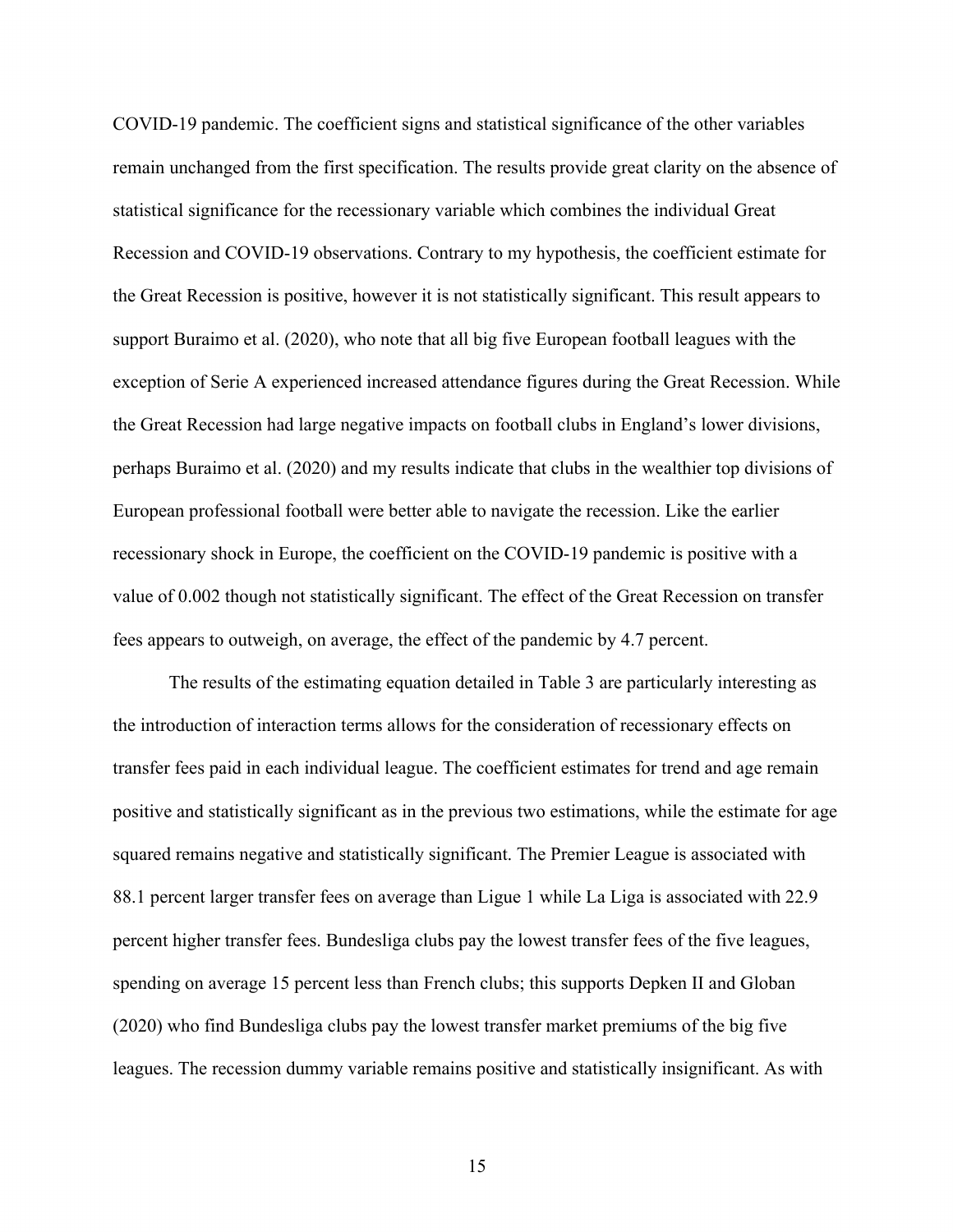the recession variable, none of the league and recession interaction terms are statistically significant. Premier League transfer fees were 3.2 percent lower during recessions, while Serie A clubs paid 6 percent higher transfer fees, on average, the highest increase in the big five during recessionary shocks.

Some clarification for these results is provided with the results presented in Table 4, though the results remain largely the same. This equation, an extension of that found under Specification (2) in Table 2, remains qualitatively the same regarding their overlapping variables. All the coefficient estimates for the Great Recession and league interaction effects are not statistically significant, indicating transfer fees in the big five leagues were not significantly impacted by the recessionary shock. On average, Serie A clubs had the highest increase in fees during the Great Recession—14.9 percent greater than in transfer windows outside of the earlier recession; English clubs are associated with 18.2 percent lower transfer fees over this period, the greatest decline of the five leagues. The results for the COVID-19 and league interaction terms are initially curious. The estimates for the interactions involving the Premier League, Bundesliga, and Serie A are not statistically different from zero. Clubs in these three leagues paid, on average, approximately 15 percent higher transfer fees during the pandemic. The coefficient estimate on the La Liga and pandemic interaction is -0.344 and is statistically significant with a p-value of 0.0254. This result indicates that, on average, Spanish clubs paid 34.4 percent lower transfer fees during the pandemic impacted transfer windows. This is a notable result considering the La Liga independent variable for all seasons demonstrates that, on average, Spanish clubs pay the second highest transfer fees of the five leagues. Deloitte's Annual Review of Football Finance helps provide an explanation for the significant reduction in transfer fees paid by Spanish clubs during the pandemic. At the onset of the pandemic's recessionary effects, La Liga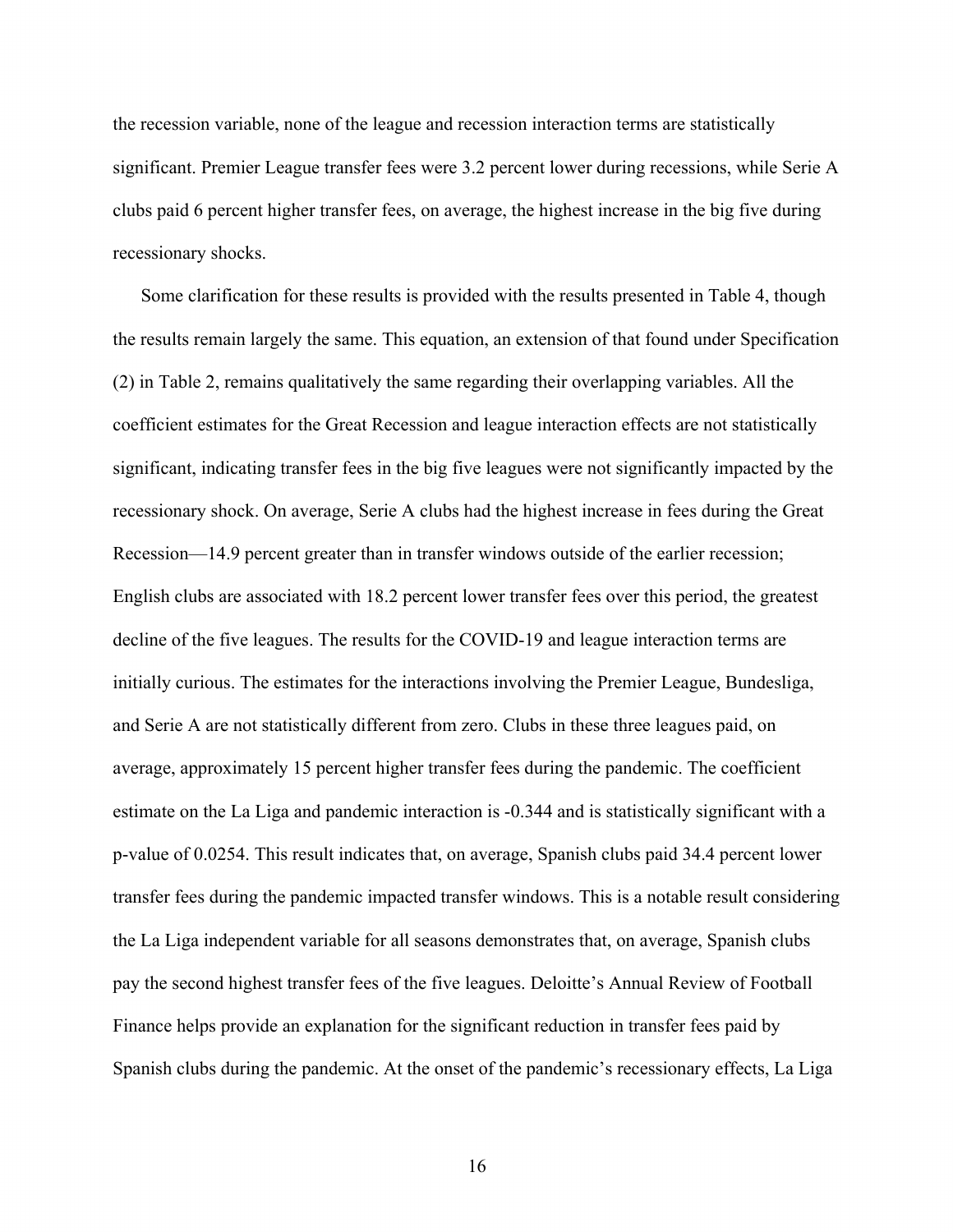instituted a new economic policy to help promote sustainability for its clubs (Ajadi et al., 2020). In doing so, the league reduced the total amount which clubs were allowed to spend on salaries and transfers by approximately 24 percent. During the prior season, wage expenditures increased slightly, indicating the policy had the greatest impact on transfer fees paid by Spanish clubs.

While the two major twenty-first century recessions did not impact positive transfer fees in Europe's elite leagues aside from La Liga's response to the pandemic, I find recessions do impact the workings of the market for transfers and loans in European professional football. Figures 1, 2, and 3 illustrate the volume of permanent transfers and loans per season across the big five leagues. At the onset of the Great Recession, transfers and loans declined over two seasons, gradually increasing during the 2010-2011 season before fully recovering. Permanent transfer volume fell 21.4 percent during the Great Recession, though loan activity during the 2009-2010 season increased 14.4 percent relative to the 2007-2008 season. The increase in loan activity during the final season played during the Great Recession was likely caused by the incentive for clubs to look for temporary, oftentimes free boosts to their squad while operating during a negative economic shock. Loan volume increased each season for eight seasons in a row beginning in 2008-2009; the uptick during from the 2009-2010 season was the largest year-overyear growth in loan volume observed over this period. The figures also capture the sharp decrease in transfer activity prompted by the COVID-19 pandemic, where the number of transfers and loans declined by nearly 25 percent during the 2020-2021 season. Whereas loan volume increased during the Great Recession, the volume of loans fell by 12.4 percent from 2019-2020 values. Permanent transfers fell by 29.2 percent over the same period. The reduction in the number of permanent transfers was 7.8 percent greater during the COVID-19 pandemic than during the Great Recession. The greater reduction in transfer volume during the pandemic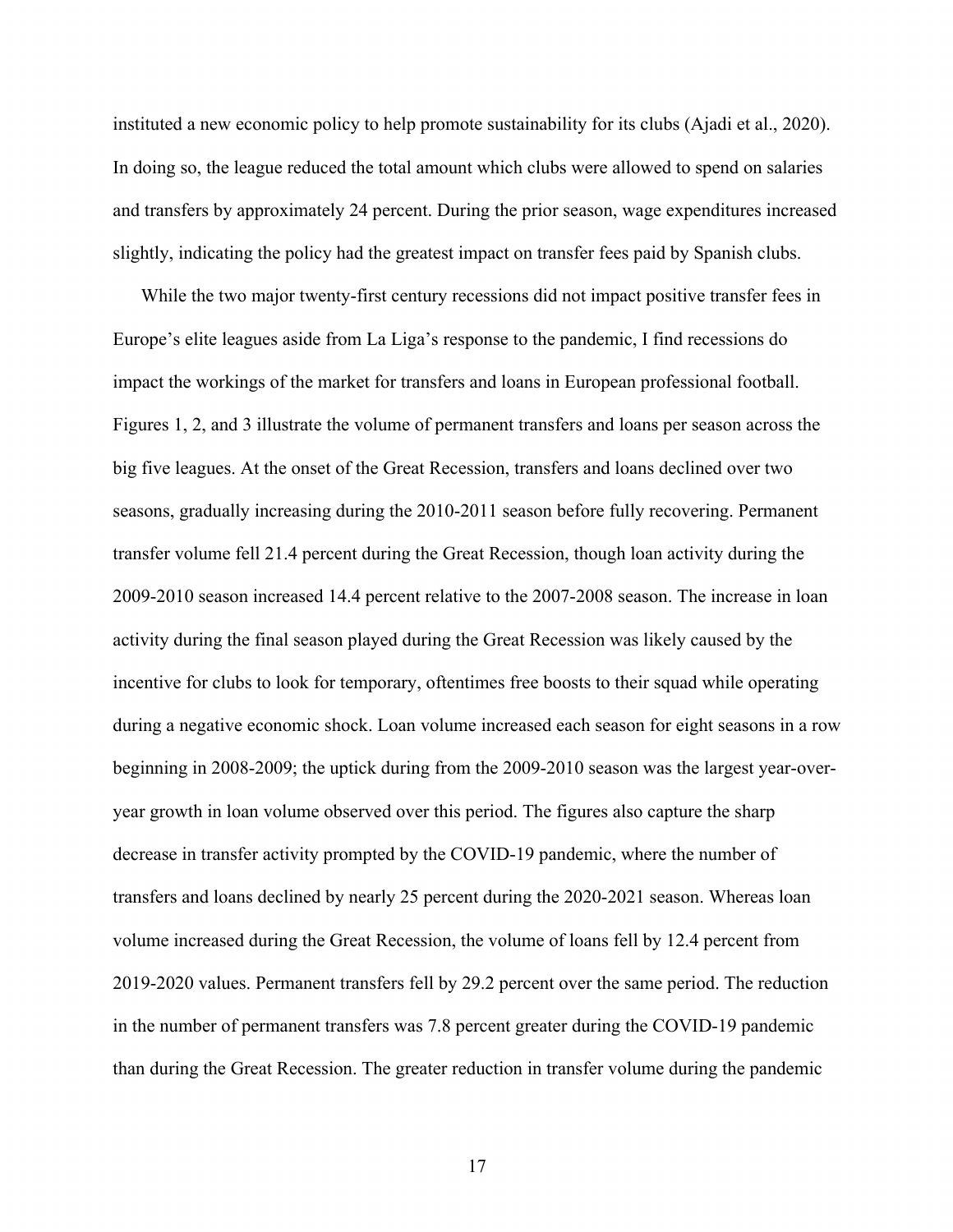may be indicative of a 'pandemic effect', rather than a recessionary effect. While the volume of transfers adjusted during the two recessions, transfer fees appear to be sticky-downward.

 Figures 5 and 6 display the average real transfer fee paid each season across all big five leagues. Figure 5 includes free transfers and loans, whereas Figure 6 includes only transfers and loans associated with a fee. The latter figure is of greater interest as this study focuses primarily on paid transfers and loans. The average transfer fee per season fell nearly 40 percent from the 2004-2005 season to the 2011-2012 season, where the average transfer fee paid by big five clubs was €3,768,148. Following the conclusion of this season, average transfer fees increased sharply, peaking during the 2019-2020 season at a value of  $\epsilon$ 9,923,197. During the 2020-2021 season partially impaired by the pandemic—average transfer fees regressed to a level comparable with the 2018-2019 season.

 In addition to estimations using Ordinary Least Squares, I estimated the same four equations using Tobit models with a left-censored dependent variable. These regression models include 8,548 additional observations, which constitute permanent transfers and loans unassociated with a fee. The results of the Tobit modelling vary from those produced using Ordinary Least Squares owing to the incorporation of a large number of free transfers and loans. As in the equation detailed in Specification (1) in Table 2, the estimation under Specification (1) in Table 5 finds a positive coefficient on the recession coefficient. This result is statistically significant at the 95 percent level. The results in Table 5 under Specification (2) isolate the two recessions considered in the general recession variable. The coefficient on Great Recession is statistically significant and positive, while the coefficient on the COVID-19 variable is statistically significant and negative. This estimate for the combined recessionary variable is likely positive due to the larger number of observations during the Great Recession than during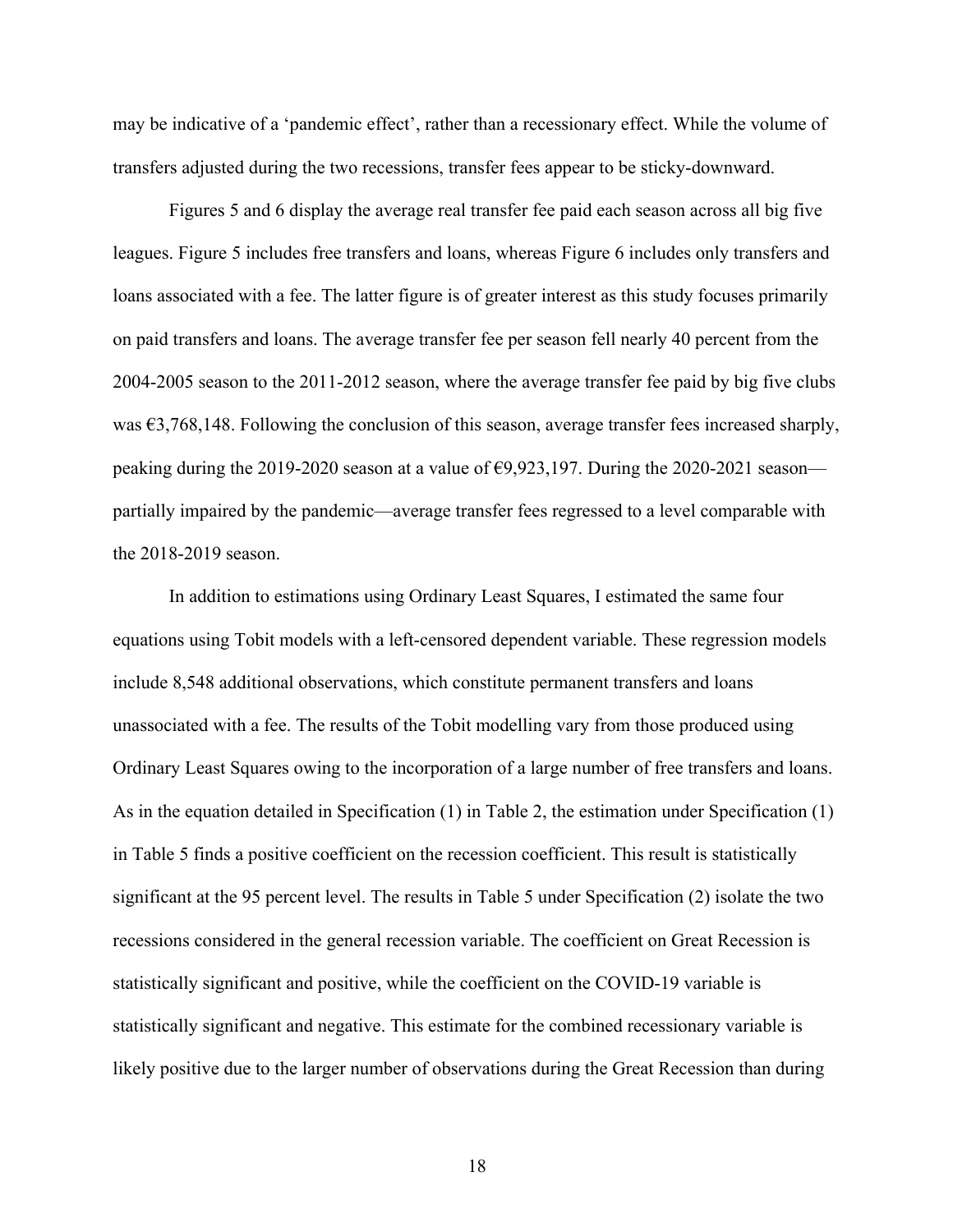the transfer windows included in the pandemic dummy variable. Table 6 includes recession and league interaction effects. The coefficient on the Bundesliga and recession interaction term is negative and statistically significant at the 95 percent level. The recessionary dummy variable is positive but not statistically significant, none of the other three league interactions are statistically significant. Table 7 contains results including league interaction effects with the isolated Great Recession and COVID-19 variables. As in the results in Table 5, the coefficient on Great Recession is positive and statistically significant, whereas the COVID-19 estimate is negative and statistically significant. All interactions lack statistical significance with the exception of the Bundesliga and COVID-19 interaction, which has a negative coefficient estimate.

# **6. Conclusion**

This paper finds that the Great Recession did not have a statistically significant impact on positive transfer fees paid by clubs in the Premier League, La Liga, Bundesliga, Serie A, and Ligue 1. After implementing interaction terms for the big five leagues and the recessionary impacts of the COVID-19 pandemic, I find La Liga was the only league which saw a significant negative impact on transfer fees. This can be explained by economic policies implemented by the league to help ensure Spanish clubs survived the recession financially. When zero fee transactions are included, Tobit modelling indicates the Great Recession had a positive effect on transfer fees while the pandemic had a negative effect. During the two recessionary periods, the ration of transfers to loans changed. During the pandemic, this ratio changed dramatically, resulting in a statistically significant decline in fees paid when zero sum transfers are included. During recessionary periods, positive fee transfers do not change significantly. However, the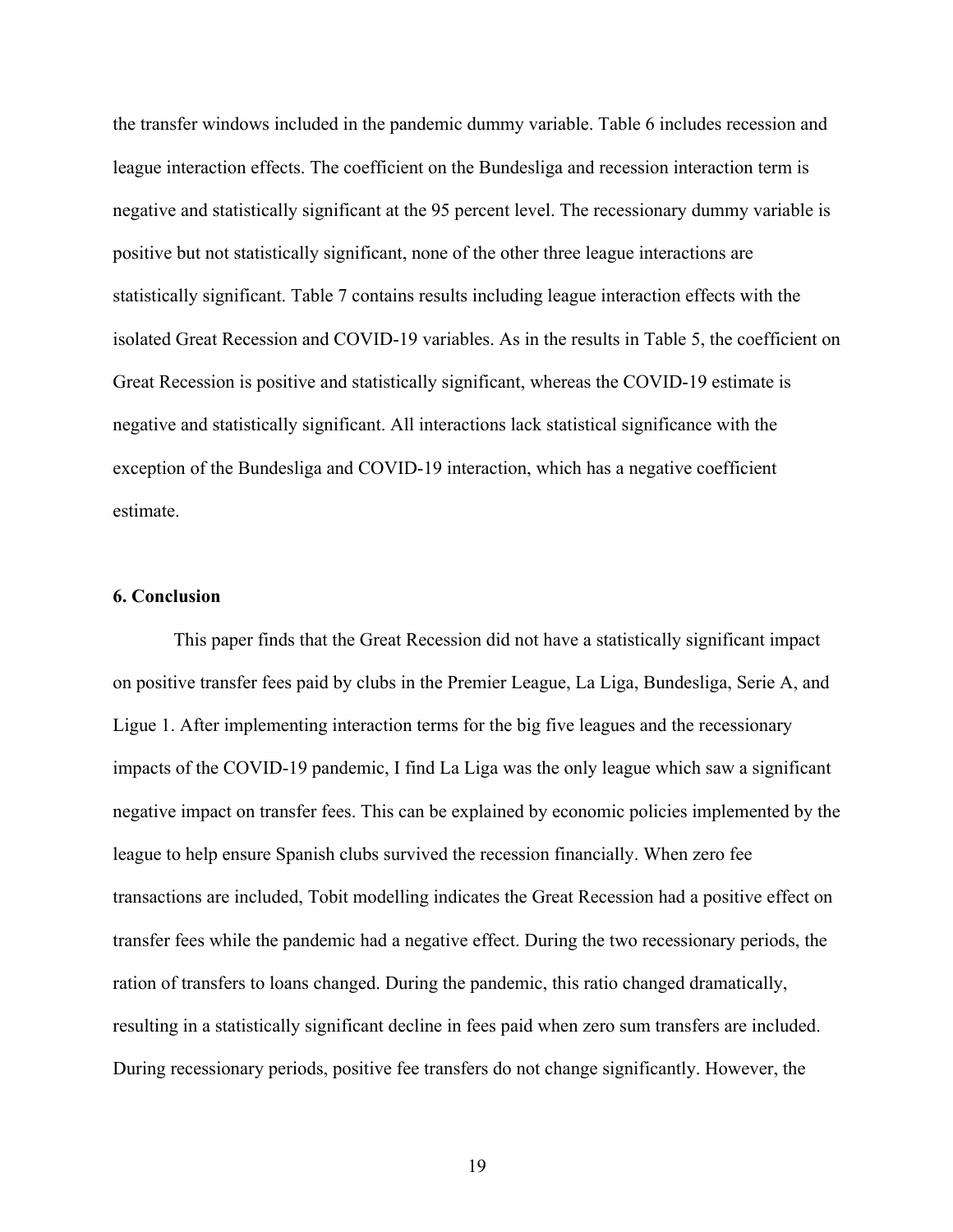ratio of transfers to loans is impacted by recessionary shocks, resulting in an impact on the aggregate level of fees paid in transfer windows occurring during recessions.

 The implications of these results pertain predominantly to individuals and departments at professional European football clubs responsible for transfer dealings. Unless leagues implement spending caps to promote long-term sustainability, the expected transfer fee for a given player is not expected to change as the result of a recession. Thus, there is no way for buying clubs to time the market for discounts on transfer targets. Though transfer fees remain unchanged, transfer market activity has been demonstrated to decline during periods of economic recession. Due to this reduction in transfer market activity, it may be more difficult for a club to sell its players. As smaller clubs may have more financial hardships than larger, more successful clubs during recessions, more financially stable larger clubs may be able to further their competitive advantage through continued transfer activity. This is evidenced by Manchester City's transfer of winger Jack Grealish from Aston Villa for £105,750,000 in August 2021 (Transfermarkt).

 Frick et al. (2021) provide the earliest empirical study of the pandemic's effect on the English Premier League. They predict a reduction in English transfer expenditures of between 26.7 and 12.4 percent, depending on the league's medium-term response to the pandemic. I find total real transfer expenditures in the Premier League decreased by 10.8 percent from the 2019- 2020 season to the 2020-2021 season.

 This topic merits further research as the complete impact of the COVID-19 pandemic on European professional football remains unknown. Moreover, these findings may not be generalizable across top-flight divisions outside of Europe's big five or in lower divisions in professional football's hierarchy. The literature would benefit from a similar study which encompasses transferred players' leagues of origin and purchasing clubs.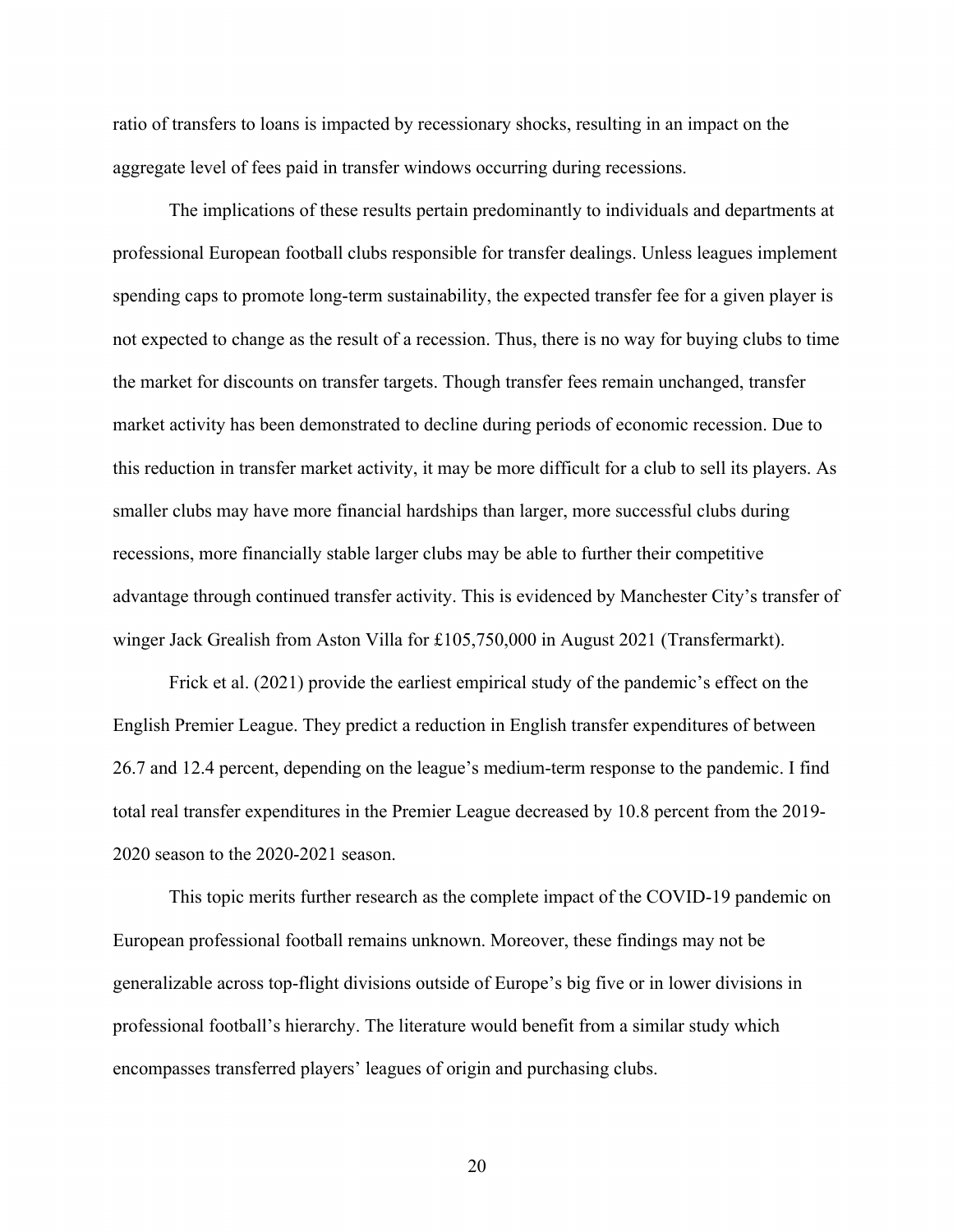## **References**

- Ajadi, T., Ambler, T., Dhillon, S., Hanson, C., Udwadia, Z., & Wray, I. (2021). Annual Review of Football Finance 2021. *Deloitte*. https://www2.deloitte.com/uk/en/pages/sportsbusiness-group/articles/annual-review-of-football-finance.html
- Alaminos, D., & Fernández, M.Á. (2019). Why do football clubs fail financially? A financial distress prediction model for European professional football industry. *PLOS ONE*, *14*(12), 1-15. https://doi.org/10.1371/journal.pone.0225989
- Breuer, C., & Rohde, M. (2016). The Financial Impact of (Foreign) Private Investors on Team Investments and Profits in Professional Football: Empirical Evidence from the Premier League. *RedFame*, *3*(2), 243-256. http://dx.doi.org/10.11114/aef.v3i2.1366

Buraimo, B., Migali, G., & Simmons, R. (2020). Impacts of Great Recession on Sport: Evidence from English Football League Attendance Demand. Working Paper in Economics # 202019. https://www.liverpool.ac.uk/media/livacuk/schoolofmanagement/research/economics/Im pacts,of,the,Great,recession,on,sport.pdf

- Daumann, F., Drewes, M., & Follert, F. (2020). Exploring the sports economic impact of COVID-19 on professional soccer. *Soccer & Society*, *22*(1-2), 125-137. https://doi.org/10.1080/14660970.2020.1802256
- Depken II, C.A., II, & Globan, T. (2020). Football transfer fee premiums and Europe's big five. *Southern Economic Journal*, *87*(3), 889-908. https://doi.org/10.1002/soej.12471
- El-Hodiri, M., & Quirk, J. (1971). An Economic Model of a Professional Sports League. *Journal of Political Economy*, *79*(6), 1302–1319. http://www.jstor.org/stable/1830103
- Frick, B. (2007). The Football Players' Labor Market: Empirical Evidence from the Major European Leagues. *Scottish Journal of Political Economy*, *54*(3), 422-446. https://doi.org/10.1111/j.1467-9485.2007.00423.x
- Frick, B., Lang, M., Maguire, K., & Quansah, T. (2021). The importance of club revenues for player salaries and transfer expenses – How does the coronavirus outbreak (COVID-19) impact the English Premier League? *SSRN*. https://dx.doi.org/10.2139/ssrn.3689563
- Kennedy, D., & Kennedy, P. (2021). English premier league football clubs during the covid-19 pandemic: business as usual? *Soccer and Society*, *22*(1-2), 27-34. https://doi.org/10.1080/14660970.2020.1797498
- Kesenne, S. (2007). The Peculiar International Economics of Professional Football in Europe. *Scottish Journal of Political Economy*, *54*(3), 388-399. https://doi.org/10.1111/j.1467- 9485.2007.00421.x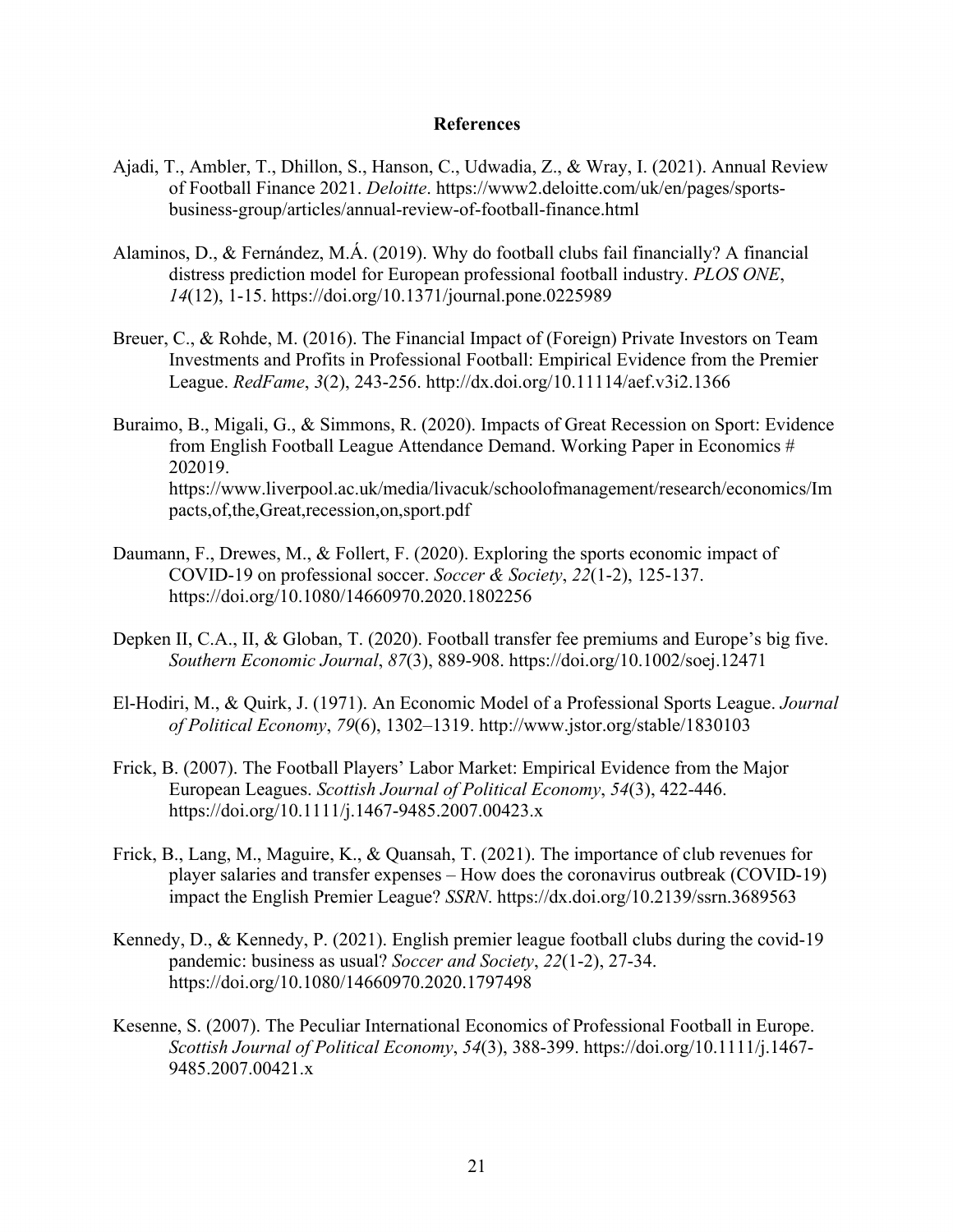- Moorhouse, H. F. (1999). The economic effects of the traditional transfer system in European professional football. *Football studies*, *2*(1), 90-105. https://citeseerx.ist.psu.edu/viewdoc/download?doi=10.1.1.575.2728&rep=rep1&type=pd f
- Müller, O., Simons, A., & Weinmann, M. (2017). Beyond crowd judgements: Data-driven estimation of market value in association football. *European Journal of Operational Research, 263*. 611-624.
- Neale, W.C. (1964). The Peculiar Economics of Professional Sports: A Contribution to the Theory of the Firm in Sporting Competition and in Market Competition. *The Quarterly Journal of Economics*, *78*(1), 1-14. https://www.jstor.org/stable/1880543
- Reuters Staff. (2018, June 6). Soccer-Big five European leagues enjoy record revenues Deloitte. Reuters. https://www.reuters.com/article/soccer-england-deloitte/soccer-bigfive-european-leagues-enjoy-record-revenues-deloitte-idUSL5N1T82X4
- Rottenberg, S. (1956). The Baseball Players' Labor Market. *Journal of Political Economy*, *64*(3), 242–258. http://www.jstor.org/stable/1825886
- Transfermarkt (2021). Top Transfers. [Bundesliga]. Transfermarkt. https://www.transfermarkt.co.uk/bundesliga/toptransfers/wettbewerb/L1/saison\_id/2021/l and id/alle/ausrichtung//spielerposition id/alle/altersklasse//w\_s//zuab/zu/art/%2Fpage% 2F2/plus/1/galerie/0/page/1
- Transfermarkt (2021). Top Transfers. [La Liga]. Transfermarkt. https://www.transfermarkt.co.uk/laliga/toptransfers/wettbewerb/ES1/saison\_id/2021/land id/alle/ausrichtung//spielerposition\_id//altersklasse//leihe//w\_s//zuab/zu/art//plus/1/page/ 1
- Transfermarkt (2021). Top Transfers. [Ligue 1]. Transfermarkt. https://www.transfermarkt.co.uk/ligue-1/toptransfers/wettbewerb/FR1/saison\_id/2021/land\_id/alle/ausrichtung//spielerposition\_i d//altersklasse//leihe//w\_s//zuab/zu/art//plus/1/page/1
- Transfermarkt (2021). Top Transfers. [Premier League]. Transfermarkt. https://www.transfermarkt.co.uk/premierleague/toptransfers/wettbewerb/GB1/saison\_id/2021/land\_id/alle/ausrichtung//spielerposi tion\_id//altersklasse//leihe//w\_s//zuab/zu/art/page1/plus/1/page/1
- Transfermarkt (2021). Top Transfers. [Serie A]. Transfermarkt. https://www.transfermarkt.co.uk/seriea/toptransfers/wettbewerb/IT1/saison\_id/2021/land\_id/alle/ausrichtung//spielerposition\_i d/alle/altersklasse//w\_s//zuab/zu/art/%2Fpage%2F2/plus/1/galerie/0/page/1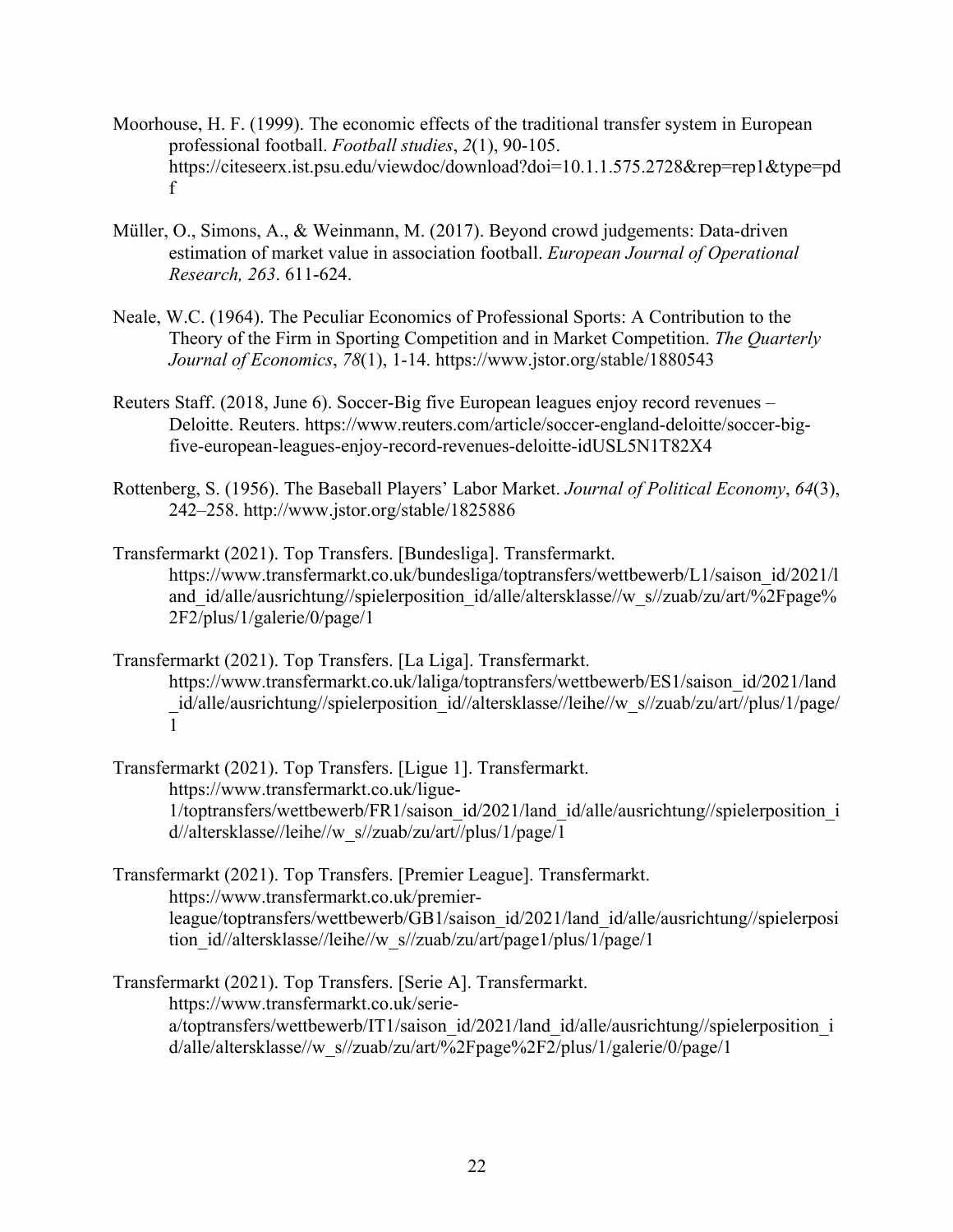Visual and Data Journalism Team. (2021, December 6). Covid map: Coronavirus cases, deaths, vaccinations by country. BBC. https://www.bbc.com/news/world-51235105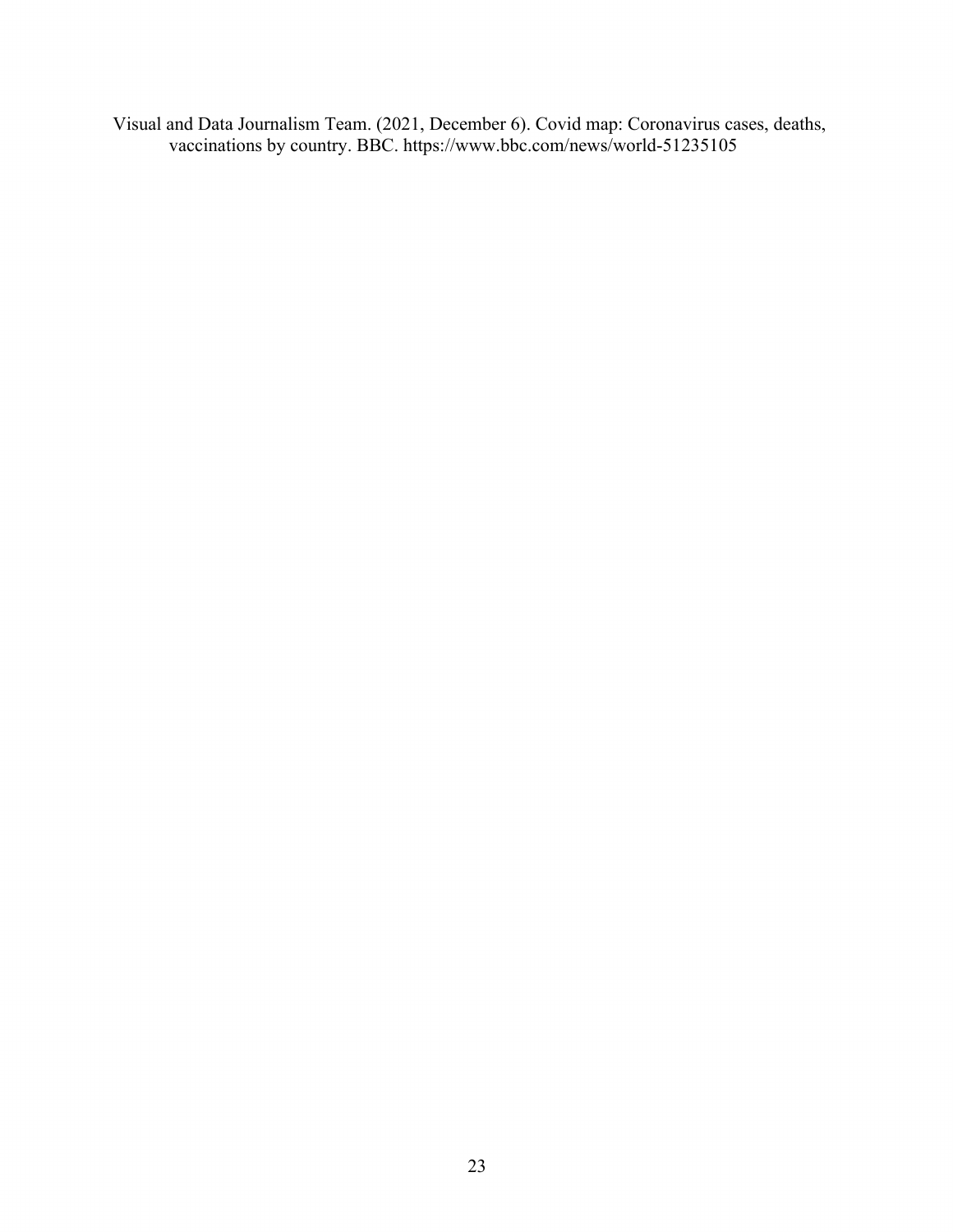# **FIGURES**



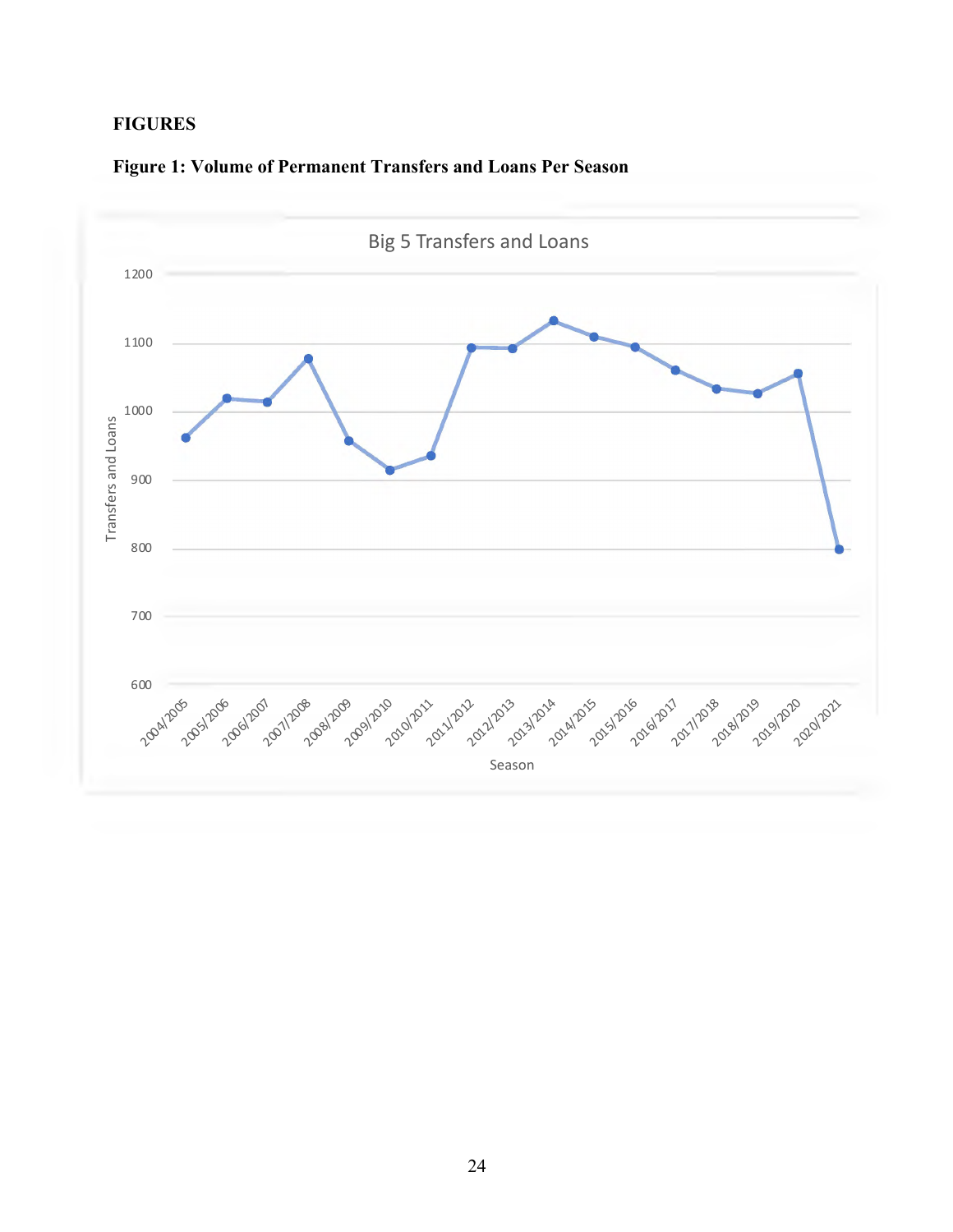

**Figure 2: Volume of Permanent Transfers Per Season**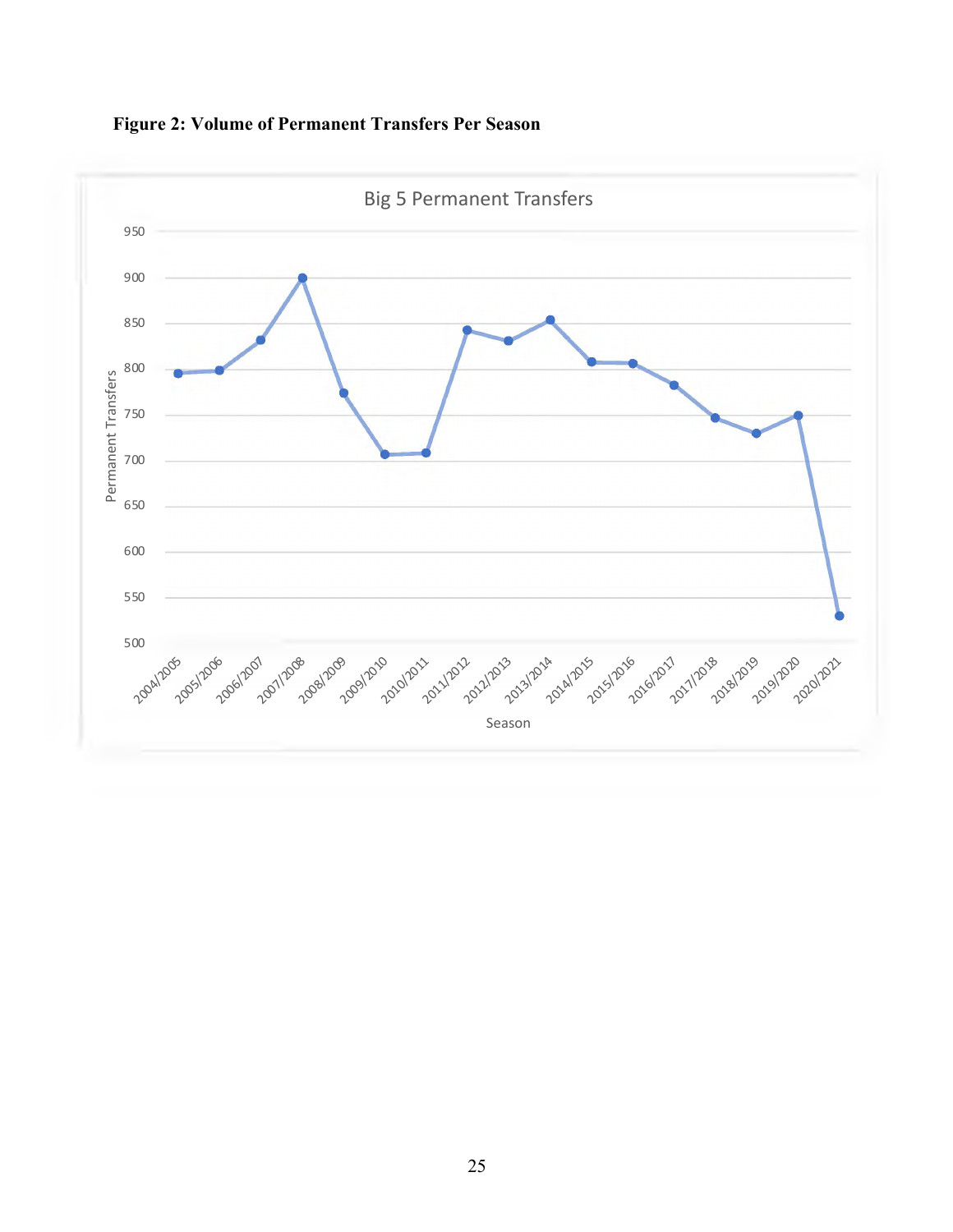

**Figure 3: Volume of Loans Per Season**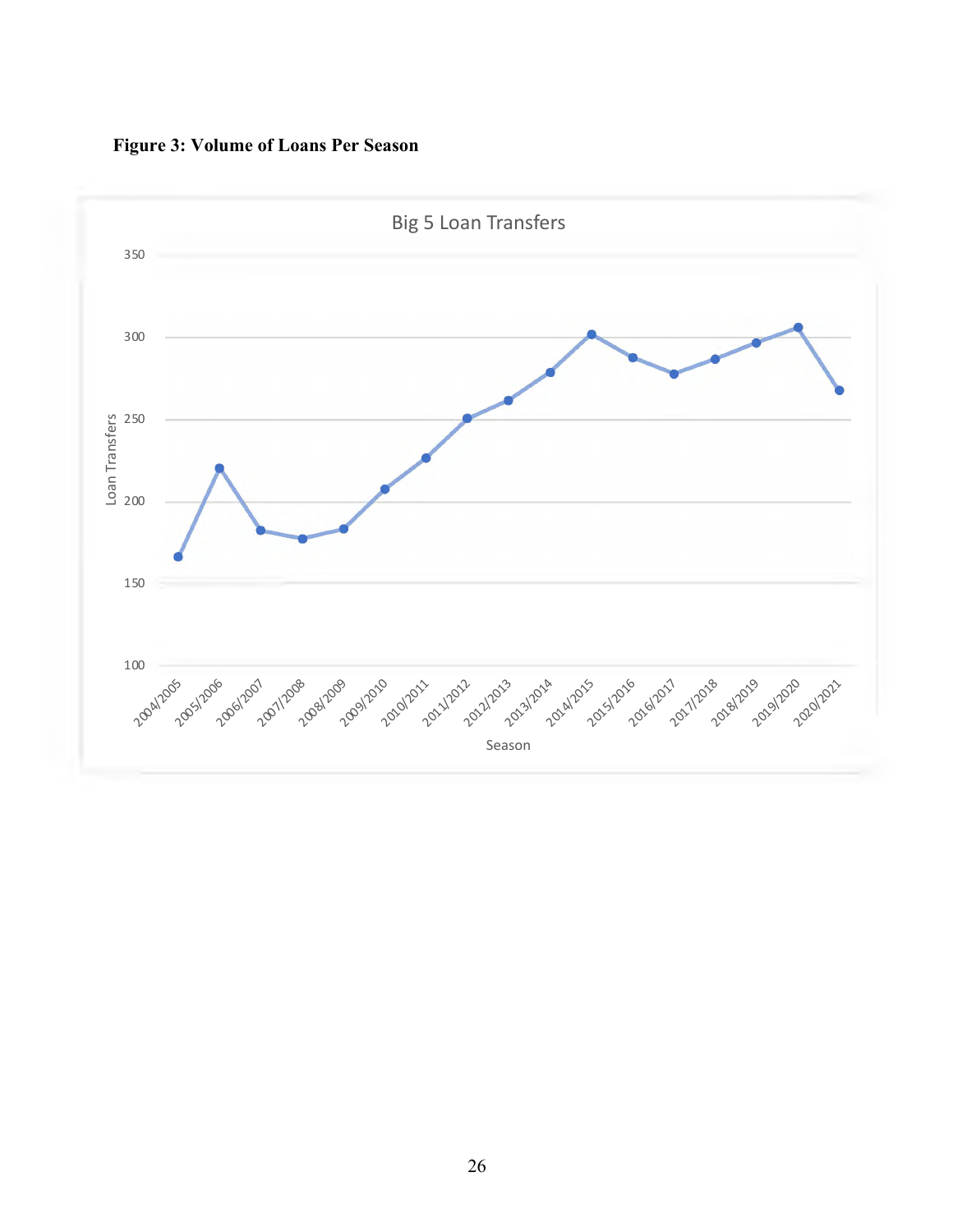



Big 5 Transfer and Loan Age Distribution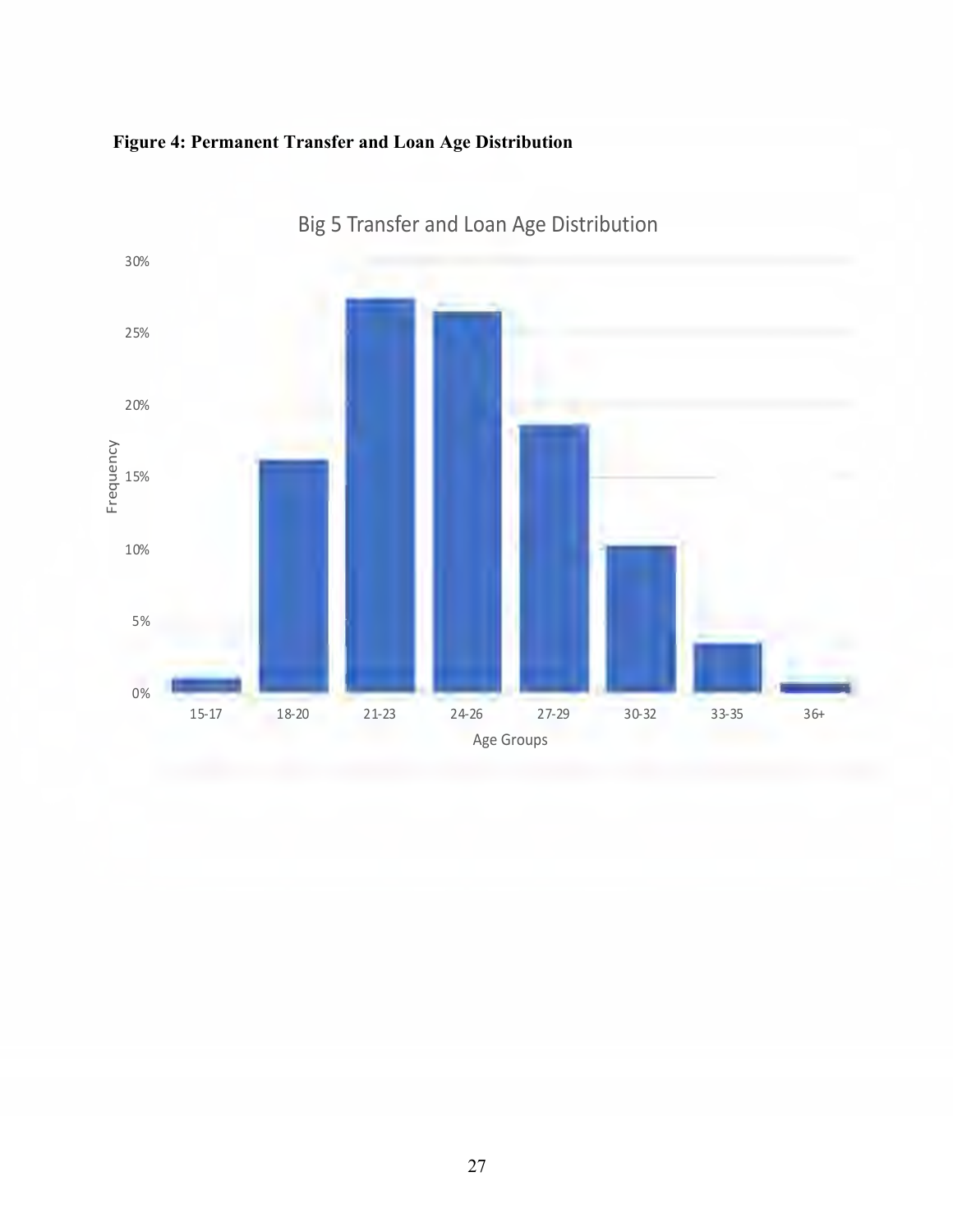

**Figure 5: Average Big Five Transfer Fee Per Season, All Transfers and Loans**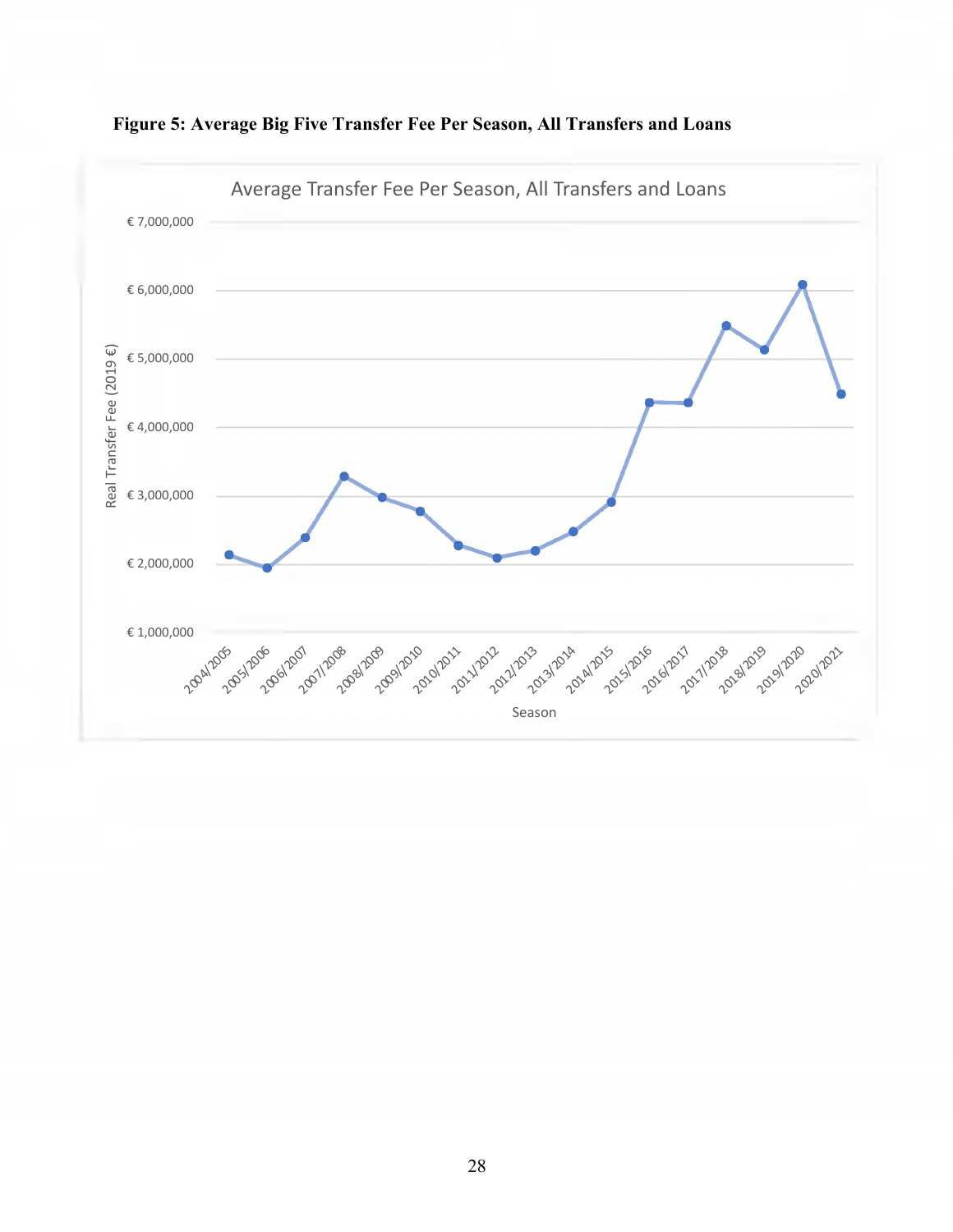

**Figure 6: Average Big Five Transfer Fee Per Season, Paid Transfers and Loans**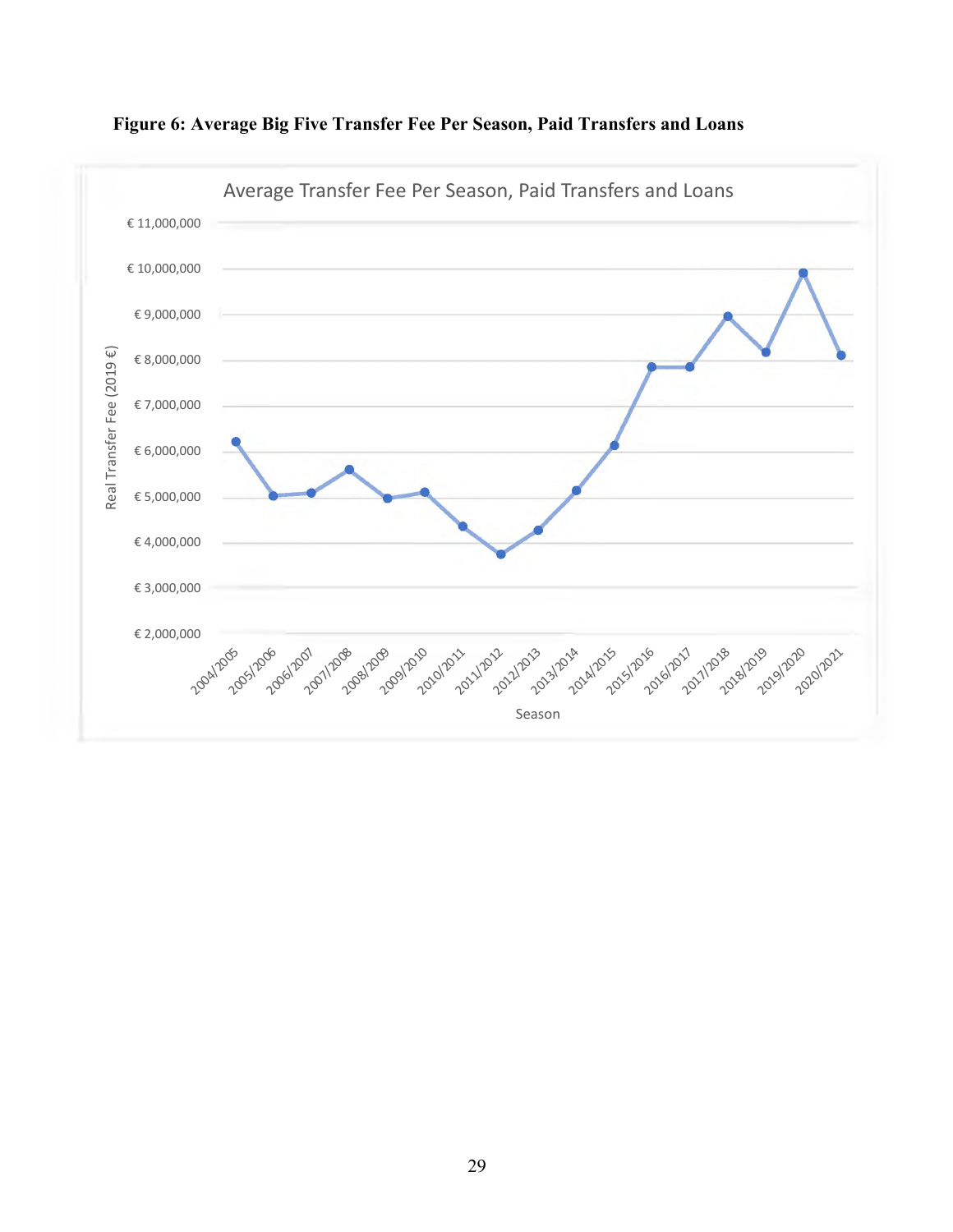# **TABLES**

# **Table 1 Summary Statistics, Paid Transfers**  $n = 9,574$

| Variable               | Mean       | <b>Median</b> | Min | <b>Max</b>   |
|------------------------|------------|---------------|-----|--------------|
| Age                    | 24.13      | 24            | 16  | 37           |
| Real Transfer Fee      | €6,457,705 | €2,830,561    | €90 | €231,362,006 |
| Premier League         | 0.220      |               |     |              |
| La Liga                | 0.155      |               |     |              |
| Bundesliga             | 0.183      |               |     |              |
| Serie A                | 0.294      |               |     |              |
| Ligue 1                | 0.149      |               |     |              |
| Recession              | 0.214      |               |     |              |
| <b>Great Recession</b> | 0.116      |               |     |              |
| COVID-19               | 0.098      |               |     |              |
| Loan                   | 0.136      |               |     |              |
| Forward                | 0.338      |               |     |              |
| Midfielder             | 0.288      |               |     |              |
| Defender               | 0.314      |               |     |              |
| Goalkeeper             | 0.060      |               |     |              |
| Europe                 | 0.676      |               |     |              |
| Africa                 | 0.119      |               |     |              |
| Asia                   | 0.011      |               |     |              |
| North America          | 0.024      |               |     |              |
| Oceania                | 0.003      |               |     |              |
| South America          | 0.167      |               |     |              |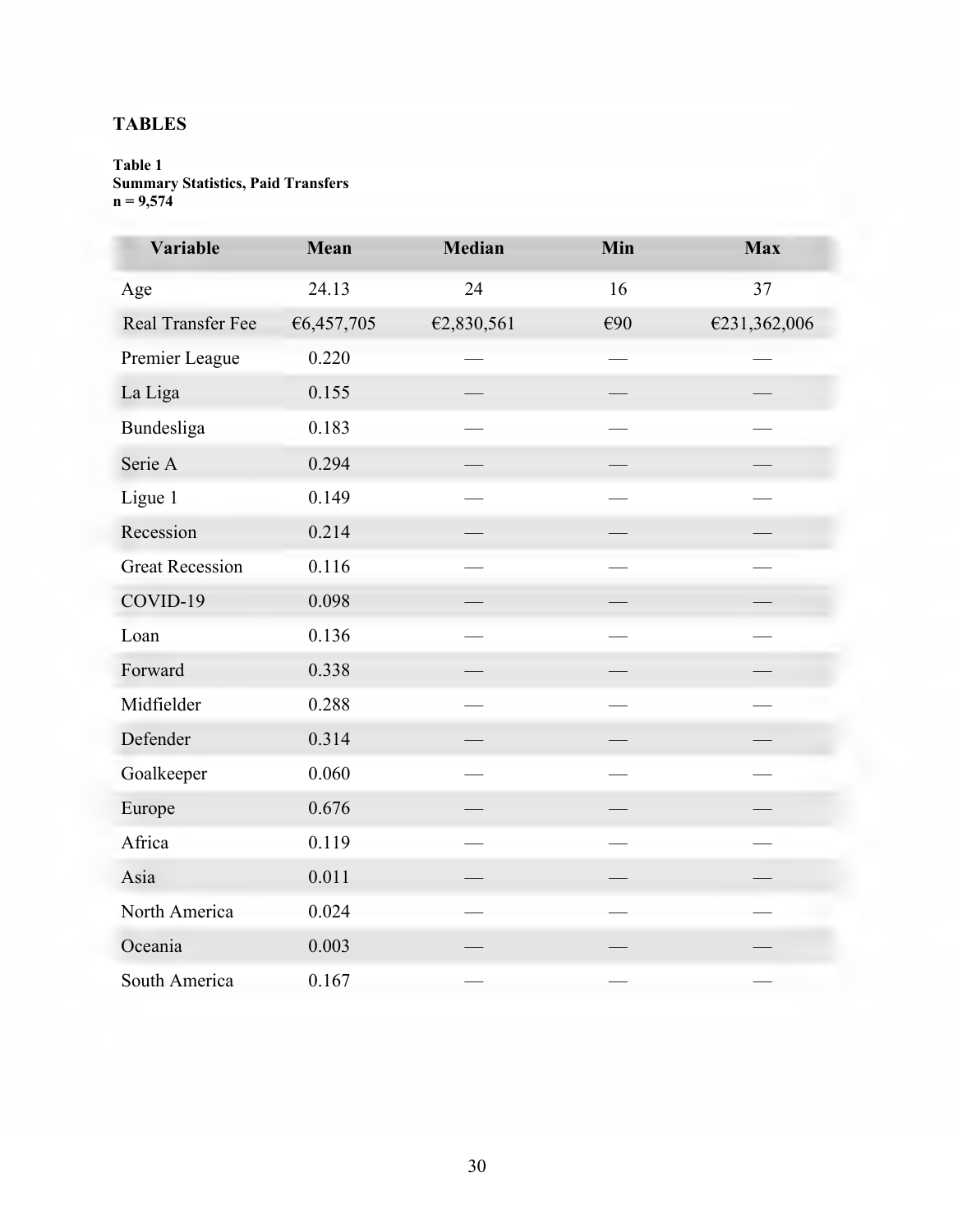### **Table 2: OLS Dependent Variable = Natural Log of Real Transfer Fees (2019 €) n = 9,574**

|                                | Specification<br>(1) |                 | Specification<br>(2) |              |
|--------------------------------|----------------------|-----------------|----------------------|--------------|
| Constant                       | 4.790                | ***             | 4.780                | $***$        |
|                                | (0.489)              |                 | (0.490)              |              |
| Trend                          | 0.050                | ***             | 0.052                | ***          |
|                                | (0.003)              |                 | (0.003)              |              |
| Age                            | 0.752                | ***             | 0.752                | $***$        |
|                                | (0.039)              |                 | (0.039)              |              |
| Age <sup>2</sup>               | $-0.015$             | ***             | $-0.015$             | ***          |
|                                | (0.0008)             |                 | (0.0008)             |              |
| Premier League                 | 0.873                | ***             | 0.873                | $***$        |
|                                | (0.043)              |                 | (0.043)              |              |
| La Liga                        | 0.196                | ***             | 0.196                | ***          |
|                                | (0.047)              |                 | (0.047)              |              |
| Bundesliga                     | $-0.147$             | $\star$ $\star$ | $-0.148$             | $\star\star$ |
|                                | (0.045)              |                 | (0.045)              |              |
| Serie A                        | $-0.009$             |                 | $-0.100$             |              |
|                                | (0.042)              |                 | (0.042)              |              |
| Recession                      | 0.029                |                 |                      |              |
|                                | (0.032)              |                 |                      |              |
| <b>Great Recession</b>         |                      |                 | 0.049                |              |
|                                |                      |                 | (0.042)              |              |
| COVID-19                       |                      |                 | 0.002                |              |
|                                |                      |                 | (0.050)              |              |
| Loan                           | $-1.554$             | ***             | $-1.553$             | ***          |
|                                | (0.038)              |                 | (0.038)              |              |
| <b>Position Dummy Effects</b>  | Yes                  |                 | Yes                  |              |
| <b>Continent Dummy Effects</b> | Yes                  |                 | Yes                  |              |
| $\mathbb{R}^2$                 | 0.274                |                 | 0.274                |              |
| Adj. $R^2$                     | 0.273                |                 | 0.273                |              |

Notes:

St. error in parentheses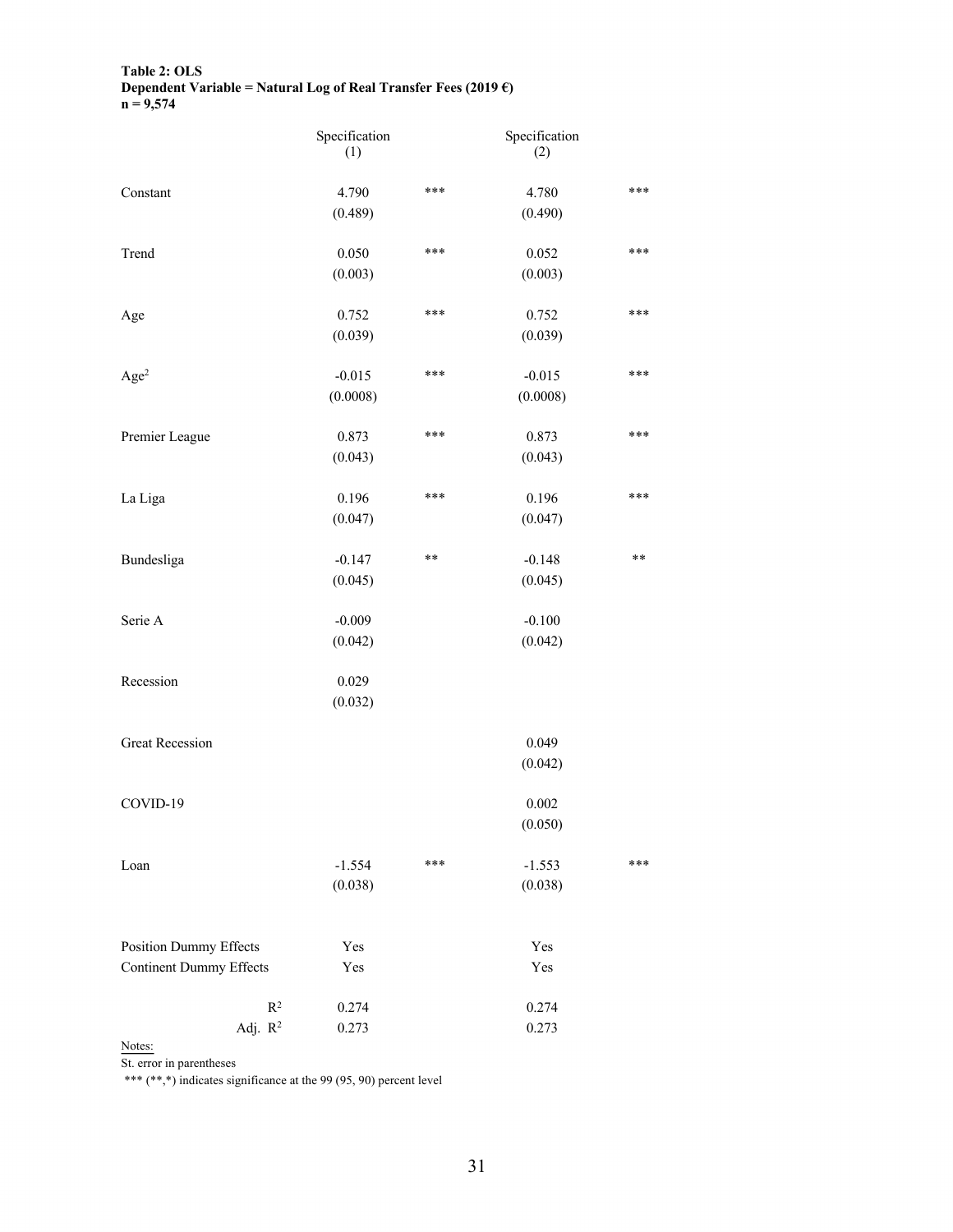### **Table 3: OLS Dependent Variable = Natural Log of Real Transfer Fees (2019 €) n = 9,574**

|                                                                 | Specification<br>(1) |     |
|-----------------------------------------------------------------|----------------------|-----|
| Constant                                                        | 4.804<br>(0.490)     | *** |
| Trend                                                           | 0.050<br>(0.003)     | *** |
| Age                                                             | 0.751<br>(0.039)     | *** |
| Age <sup>2</sup>                                                | $-0.015$<br>(0.0008) | *** |
| Premier League                                                  | 0.881<br>(0.049)     | *** |
| La Liga                                                         | 0.229<br>(0.053)     | *** |
| Bundesliga                                                      | $-0.150$<br>(0.051)  | **  |
| Serie A                                                         | $-0.022$<br>(0.047)  |     |
| Recession                                                       | 0.039<br>(0.078)     |     |
| Premier League * Recession                                      | $-0.032$<br>(0.101)  |     |
| La Liga * Recession                                             | $-0.164$<br>(0.113)  |     |
| Bundesliga * Recession                                          | 0.016<br>(0.108)     |     |
| Serie A * Recession                                             | 0.060<br>(0.096)     |     |
| Loan                                                            | $-1.554$<br>(0.038)  | *** |
| <b>Position Dummy Effects</b><br><b>Continent Dummy Effects</b> | Yes<br>Yes           |     |
| $R^2$<br>Adj. $R^2$                                             | 0.275<br>0.273       |     |

Notes:  $\frac{\text{N}}{\text{N}}$ 

St. error in parentheses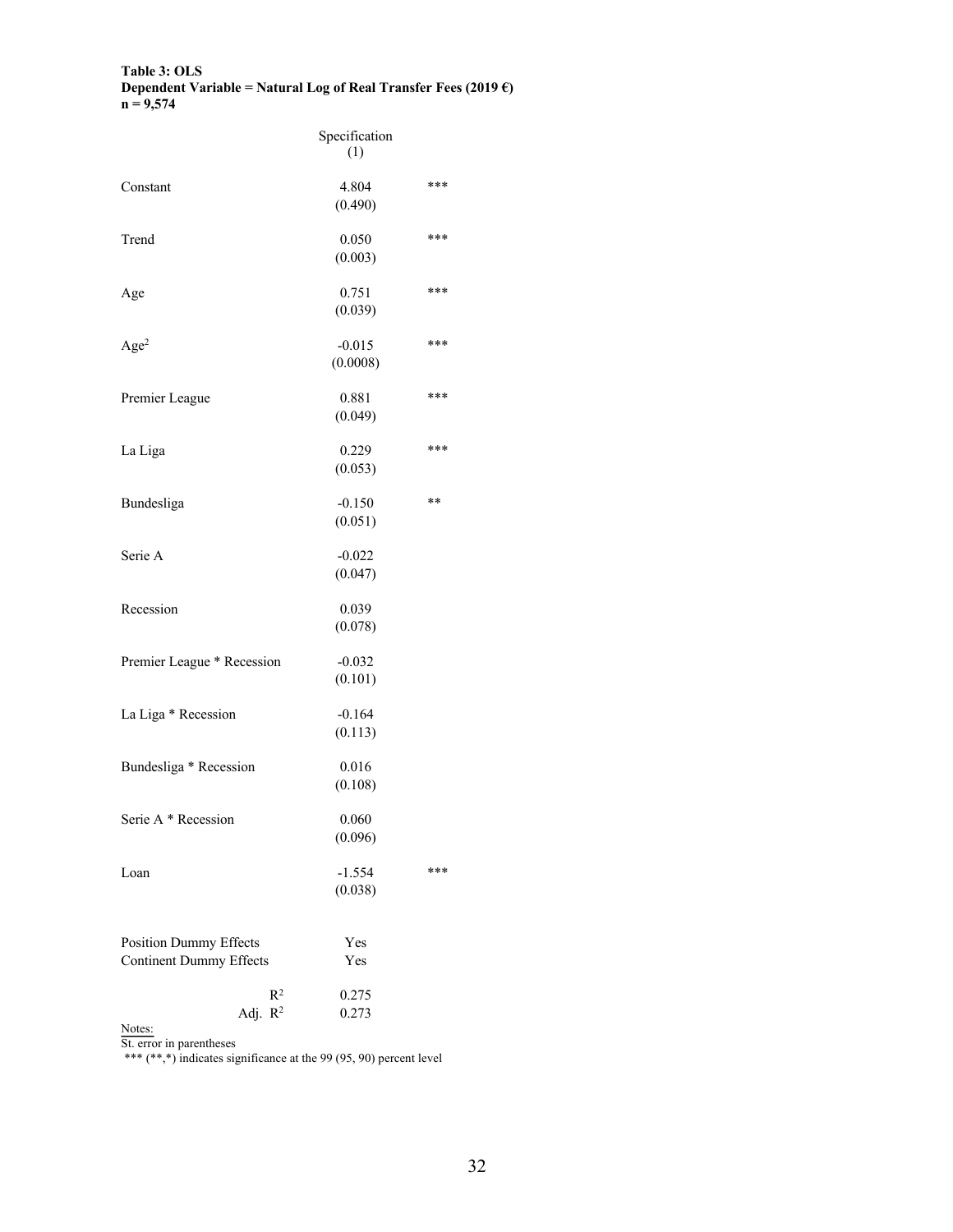### **Table 4: OLS Dependent Variable = Natural Log of Real Transfer Fees (2019 €) n = 9,574**

|                                                                 | Specification<br>(1) |     |
|-----------------------------------------------------------------|----------------------|-----|
| Constant                                                        | 4.831<br>(0.490)     | *** |
| Trend                                                           | 0.052<br>(0.003)     | *** |
| Age                                                             | 0.747<br>(0.039)     | *** |
| Age <sup>2</sup>                                                | $-0.015$<br>(0.0008) | *** |
| Premier League                                                  | 0.881<br>(0.049)     | *** |
| La Liga                                                         | 0.229<br>(0.053)     | *** |
| Bundesliga                                                      | $-0.149$<br>(0.051)  | **  |
| Serie A                                                         | $-0.023$<br>(0.047)  |     |
| Great Recession (GR)                                            | 0.071<br>(0.102)     |     |
| COVID-19                                                        | 0.001<br>(0.107)     |     |
| Premier League * GR                                             | $-0.182$<br>(0.130)  |     |
| La Liga * GR                                                    | $-0.007$<br>(0.147)  |     |
| Bundesliga * GR                                                 | $-0.110$<br>(0.140)  |     |
| Serie A * GR                                                    | 0.149<br>(0.126)     |     |
| Premier League * COVID                                          | 0.165<br>(0.140)     |     |
| La Liga * COVID                                                 | $-0.344$<br>(0.154)  | *   |
| Bundesliga * COVID                                              | 0.171<br>(0.149)     |     |
| Serie A * COVID                                                 | $-0.038$<br>(0.130)  |     |
| Loan                                                            | $-1.550$<br>(0.038)  | *** |
| <b>Position Dummy Effects</b><br><b>Continent Dummy Effects</b> | Yes<br>Yes           |     |
| $R^2$<br>Adj. $R^2$                                             | 0.276<br>0.275       |     |

Notes:  $\frac{\text{N}}{\text{N}}$ 

St. error in parentheses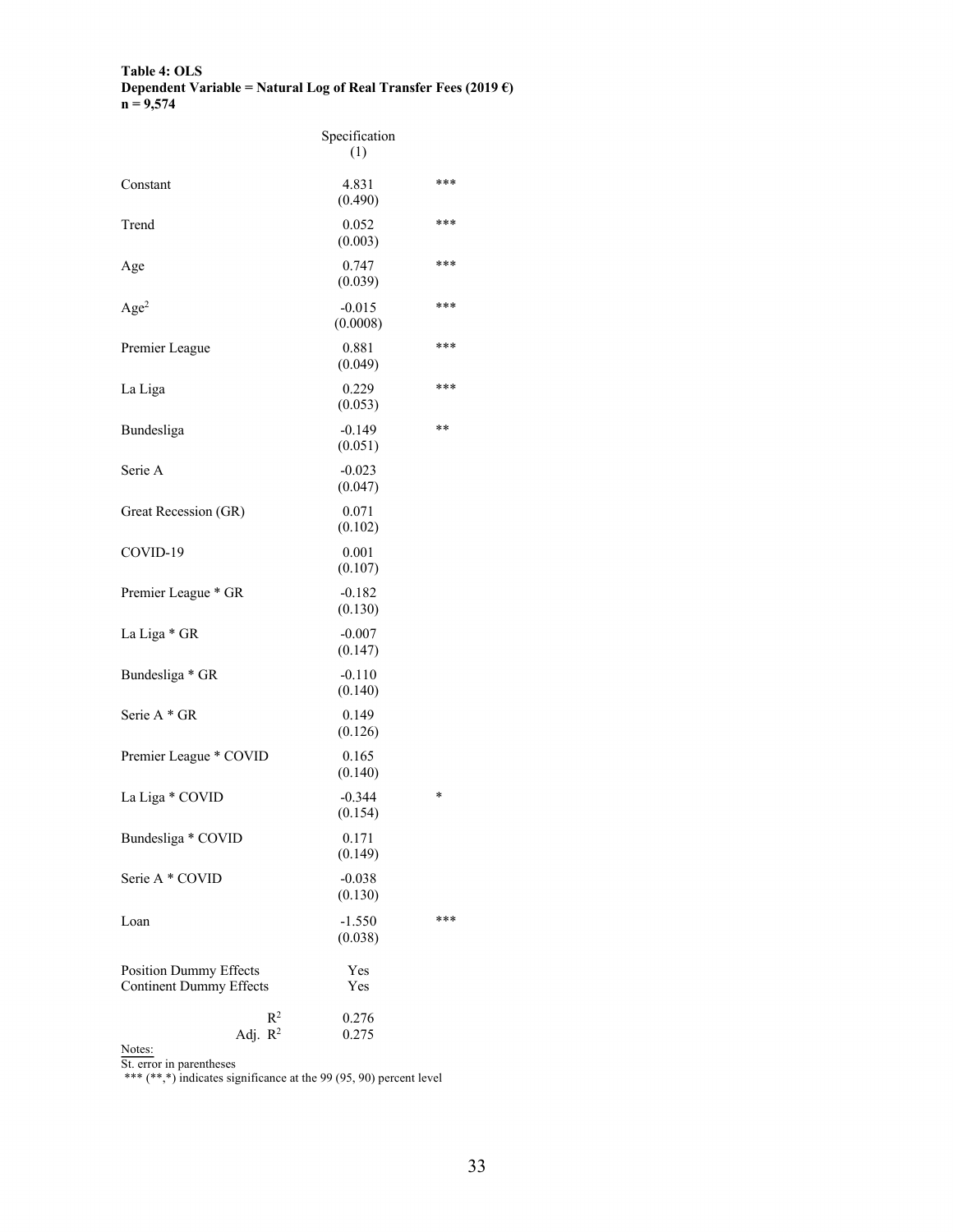### **Table 5: Tobit Dependent Variable = Natural Log of Real Transfer Fees (2019 €) n = 18,122**

|                                | Specification<br>(1) |                 | Specification<br>(2) |     |
|--------------------------------|----------------------|-----------------|----------------------|-----|
| Constant                       | $-76.773$            | $***$           | $-77.558$            | *** |
|                                | (3.288)              |                 | (3.279)              |     |
| Trend                          | 0.330                | ***             | 0.456                | *** |
|                                | (0.019)              |                 | (0.023)              |     |
| Age                            | 6.655                | ***             | 6.622                | *** |
|                                | (0.261)              |                 | (0.260)              |     |
| Age <sup>2</sup>               | $-0.141$             | ***             | $-0.140$             | *** |
|                                | (0.005)              |                 | (0.005)              |     |
| Premier League                 | 5.149                | ***             | 5.095                | *** |
|                                | (0.318)              |                 | (0.317)              |     |
| La Liga                        | $-1.071$             | $\star$ $\star$ | $-1.114$             | *** |
|                                | (0.328)              |                 | (0.327)              |     |
| Bundesliga                     | 4.290                | ***             | 4.251                | *** |
|                                | (0.336)              |                 | (0.335)              |     |
| Serie A                        | 1.457                | ***             | 1.390                | *** |
|                                | (0.296)              |                 | (0.295)              |     |
| Recession                      | 0.719                | $\star$ $\star$ |                      |     |
|                                | (0.232)              |                 |                      |     |
| <b>Great Recession</b>         |                      |                 | 2.871                | *** |
|                                |                      |                 | (0.312)              |     |
| COVID-19                       |                      |                 | $-2.155$             | *** |
|                                |                      |                 | (0.364)              |     |
| Loan                           | $-10.571$            | ***             | $-10.483$            | *** |
|                                | (0.241)              |                 | (0.240)              |     |
| Position Dummy Effects         | Yes                  |                 | Yes                  |     |
| <b>Continent Dummy Effects</b> | Yes                  |                 | Yes                  |     |

# Notes:

St. error in parentheses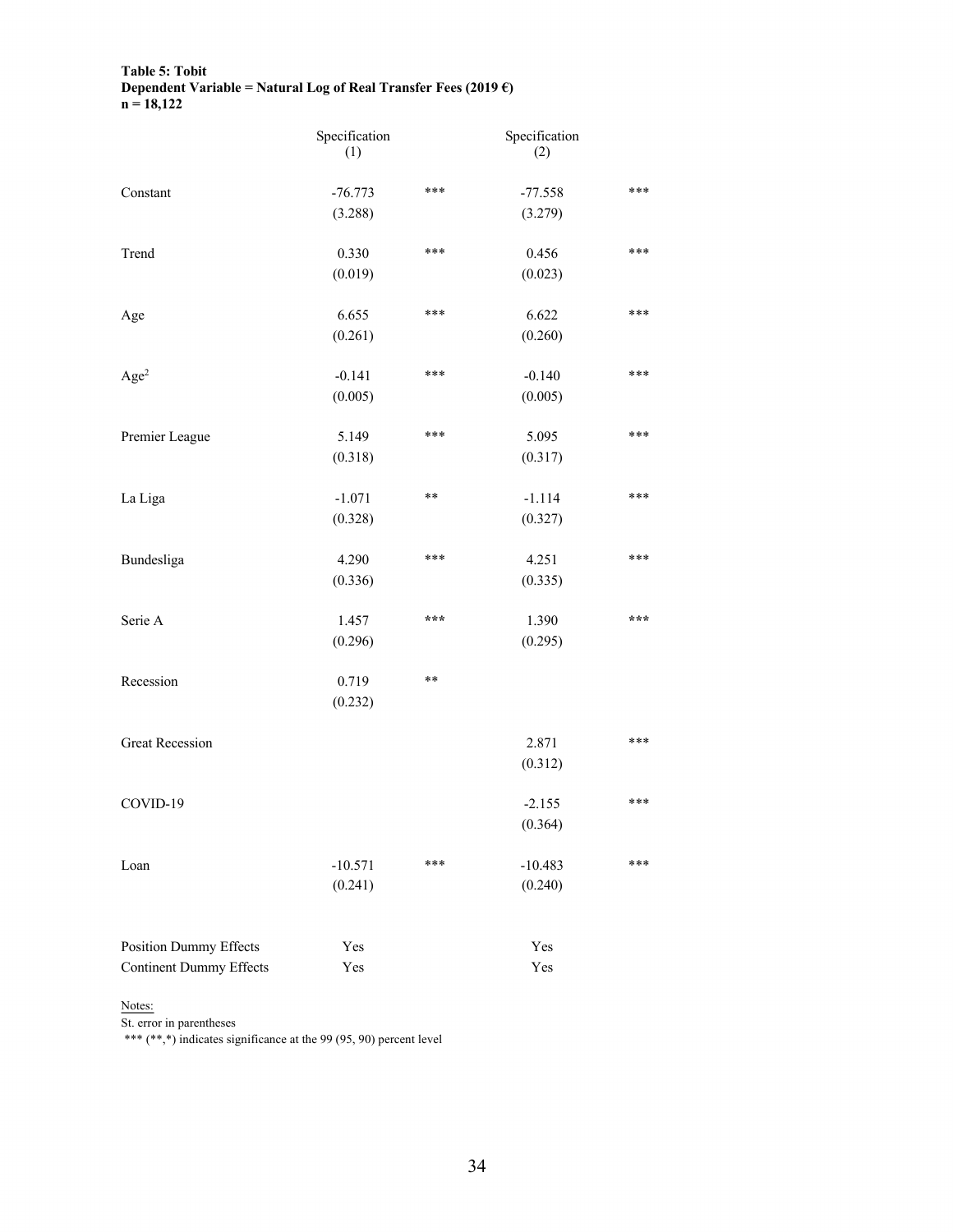### **Table 6: Tobit Dependent Variable = Natural Log of Real Transfer Fees (2019 €) n = 18,122**

|                                                                 | Specification<br>(1) |        |
|-----------------------------------------------------------------|----------------------|--------|
| Constant                                                        | $-76.560$<br>(3.287) | ***    |
| Trend                                                           | 0.331<br>(0.019)     | ***    |
| Age                                                             | 6.630<br>(0.261)     | ***    |
| Age <sup>2</sup>                                                | $-0.140$<br>(0.005)  | ***    |
| Premier League                                                  | 5.167<br>(0.358)     | ***    |
| La Liga                                                         | $-0.846$<br>(0.367)  | $\ast$ |
| Bundesliga                                                      | 4.776<br>(0.377)     | ***    |
| Serie A                                                         | 1.323<br>(0.331)     | ***    |
| Recession                                                       | 1.088<br>(0.559)     |        |
| Premier League * Recession                                      | $-0.077$<br>(0.756)  |        |
| La Liga * Recession                                             | $-1.111$<br>(0.788)  |        |
| Bundesliga * Recession                                          | $-2.329$<br>(0.799)  | **     |
| Serie A * Recession                                             | 0.694<br>(0.697)     |        |
| Loan                                                            | $-10.554$<br>(0.240) | ***    |
| <b>Position Dummy Effects</b><br><b>Continent Dummy Effects</b> | Yes<br>Yes           |        |

Notes:  $\frac{\text{N}}{\text{N}}$ 

St. error in parentheses